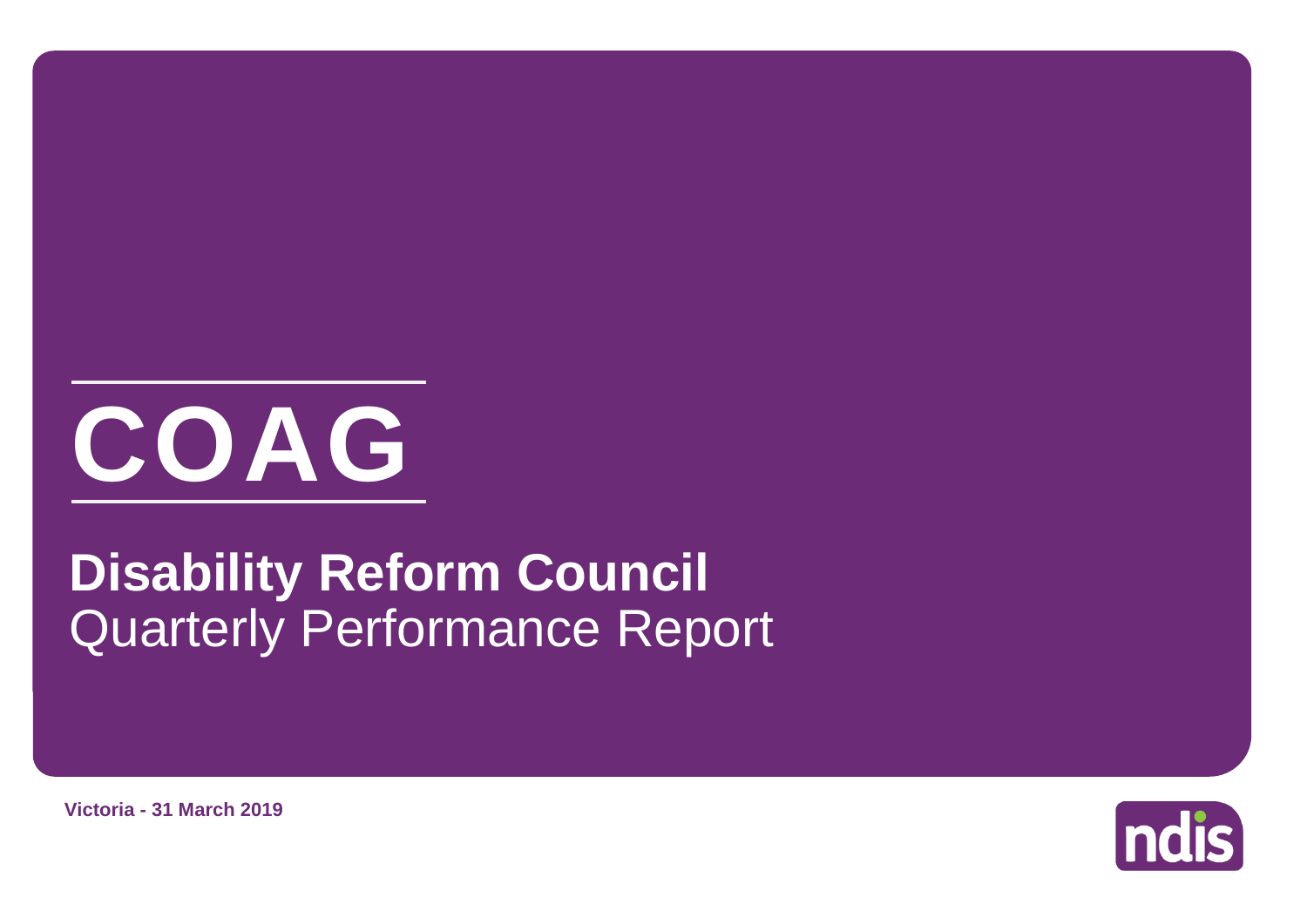

### **Overview**

I

**This report is a summary of the performance and operations of the NDIA in Victoria for Quarter 3 of 2018-19 (01 January 2019 - 31 March 2019).**

**It is the 11th quarterly report during the NDIS Transition period, which commenced on 1 July 2016.** 

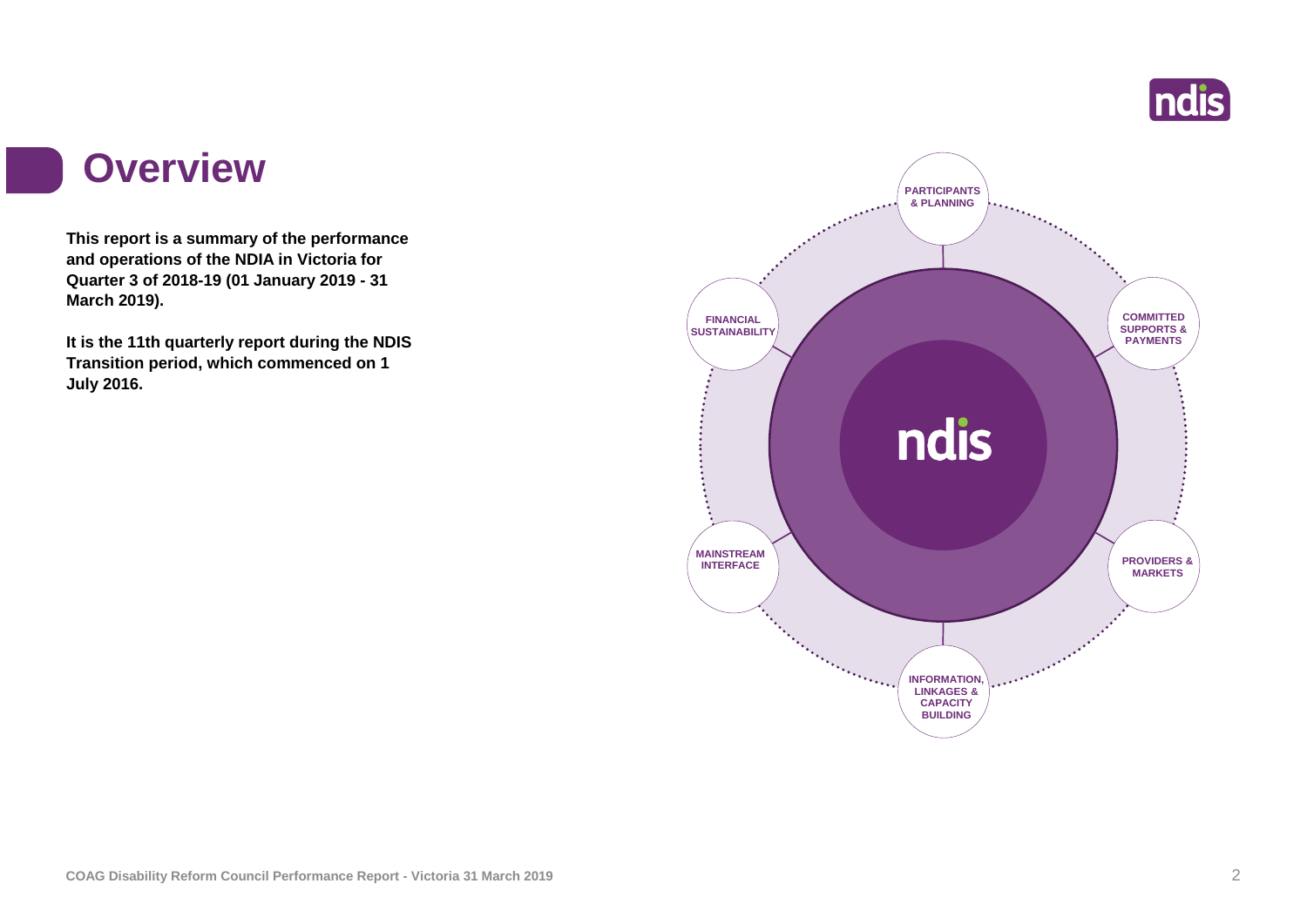

# **Summary**

| <b>Participants and Planning</b>                                                                              | <b>Committed Supports and</b><br><b>Payments</b>                                       | <b>Providers and Markets</b>                                                                  | <b>Mainstream Interface</b>                                                            |
|---------------------------------------------------------------------------------------------------------------|----------------------------------------------------------------------------------------|-----------------------------------------------------------------------------------------------|----------------------------------------------------------------------------------------|
| An additional 10,021 participants<br>with plans this quarter.                                                 | \$3.0 billion has been paid to<br>providers and participants:<br>• \$32.5m in 2013-14, | There were 6,669 registered<br>providers at 31 March 2019,<br>representing a 11% increase for | 91% of active participants<br>with a plan approved in 2018-<br>19 Q3 access mainstream |
| At 31 March 2019, plans approved<br>and ECEI referrals represent:                                             | • \$128.3m in 2014-15,<br>• \$160.9m in 2015-16,                                       | the quarter.                                                                                  | services.                                                                              |
| • 79% of year to date bilateral<br>estimate met (1 July 2018 - 31<br><b>March 2019)</b>                       | • \$332.9m in 2016-17,<br>• \$942.0m in 2017-18,<br>• \$1,387.2m in 2018-19 to         | 44% of registered providers were<br>active at 31 March 2019.                                  |                                                                                        |
| • 81% of scheme to date bilateral<br>estimate met                                                             | date.                                                                                  | 41% of registered providers are<br>individuals/sole traders.                                  |                                                                                        |
| (1 July 2013 - 31 March 2019)                                                                                 | Overall,<br>• 61% of committed supports                                                | 25% of registered providers are                                                               |                                                                                        |
| <b>Participant satisfaction has</b>                                                                           | were utilised in 2013-14,                                                              | receiving 85-95% of payments                                                                  |                                                                                        |
| increased in the quarter, with 86%<br>of participants surveyed rating<br>their satisfaction with the Agency's | • 79% in 2014-15,<br>• 79% in 2015-16,<br>$\cdot$ 68% in 2016-17,                      | made by the NDIA.                                                                             |                                                                                        |
| planning process as either 'Good'                                                                             | • 66% in 2017-18.                                                                      |                                                                                               |                                                                                        |
| or 'Very Good'.                                                                                               | The 2018-19 experience is<br>still emerging.                                           |                                                                                               |                                                                                        |
|                                                                                                               | The lower proportion of<br>utilisation in 2016-17 and                                  |                                                                                               |                                                                                        |
|                                                                                                               | 2017-18 reflects the increased                                                         |                                                                                               |                                                                                        |
|                                                                                                               | amount of participants who                                                             |                                                                                               |                                                                                        |
|                                                                                                               | received their first plans in                                                          |                                                                                               |                                                                                        |
|                                                                                                               | these years. Participants tend<br>to utilise less of their first                       |                                                                                               |                                                                                        |
|                                                                                                               | plan, compared with their                                                              |                                                                                               |                                                                                        |
|                                                                                                               | second and subsequent                                                                  |                                                                                               |                                                                                        |
|                                                                                                               | plans, as it takes time to                                                             |                                                                                               |                                                                                        |
|                                                                                                               | familiarise with the NDIS and                                                          |                                                                                               |                                                                                        |
|                                                                                                               | decide which supports to                                                               |                                                                                               |                                                                                        |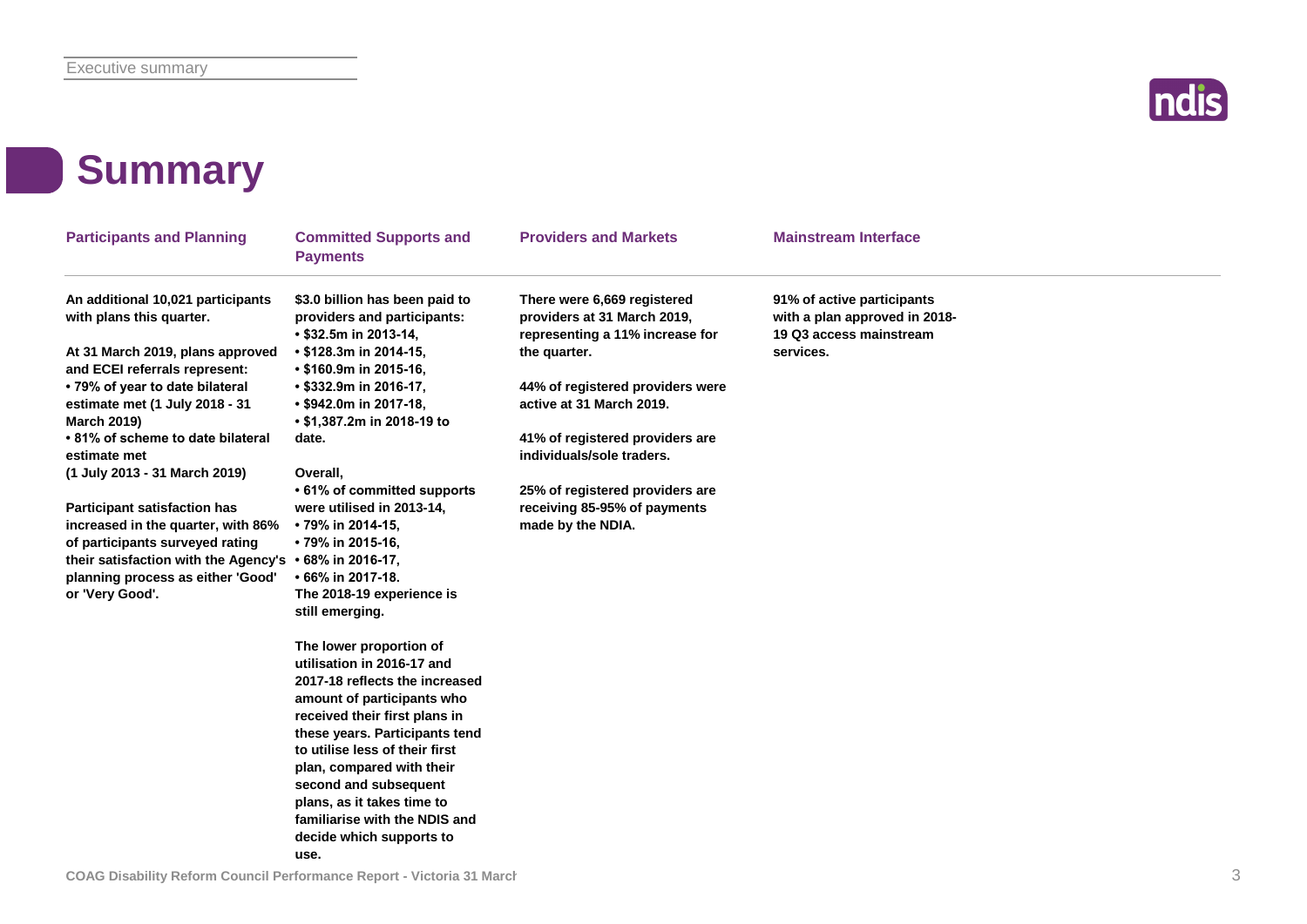# **Participants and Planning**

As the transition phase to full scheme continues, the NDIS in Victoria continues to grow with 10,021 additional participants with approved plans this quarter.

In total, over 71,000 participants have now been supported by the NDIS in Victoria, with approximately 20% receiving support for the first time.



**Victoria - 31 March 2019**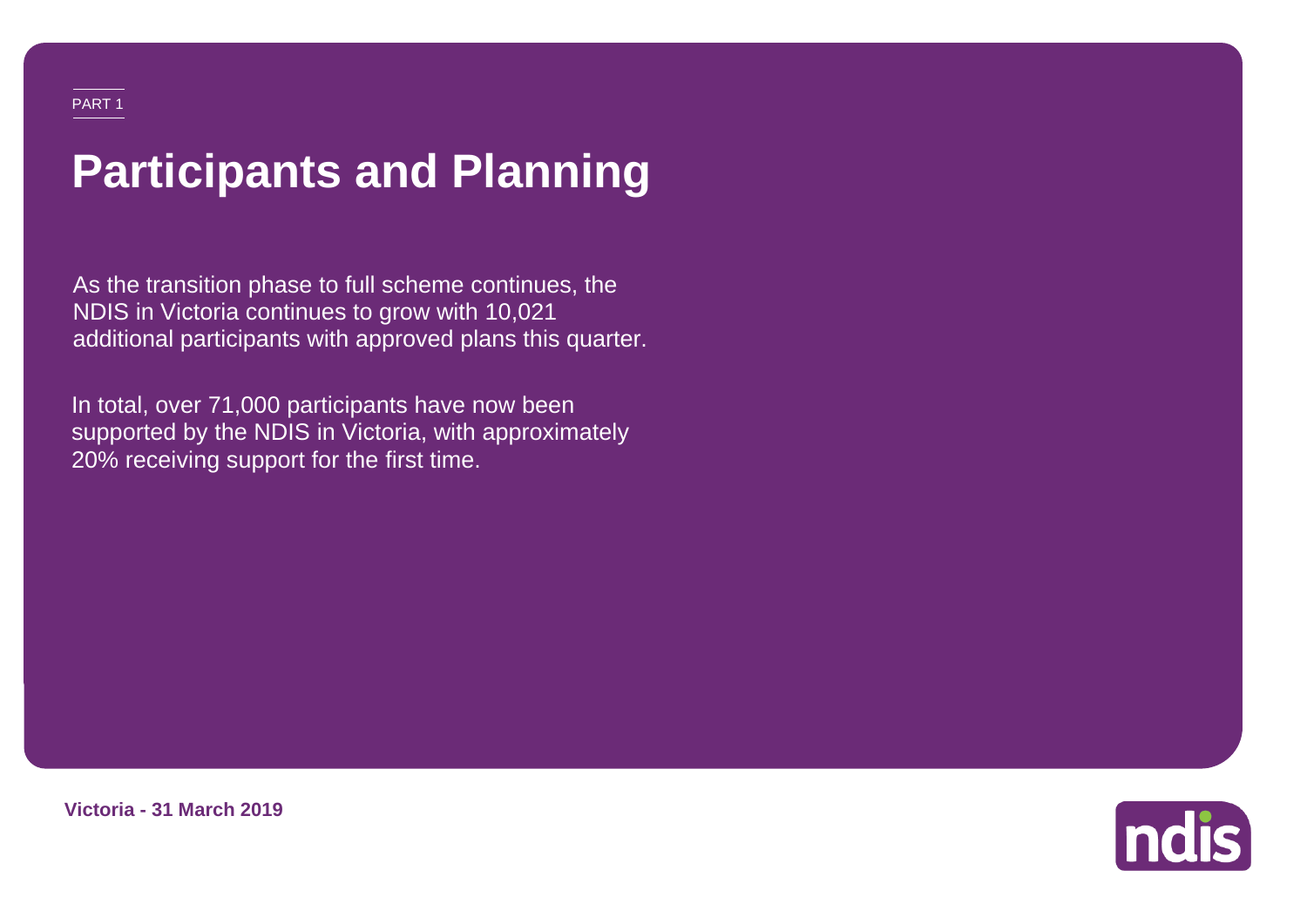# **Summary**

**The NDIS is transitioning to full-scheme according to phasing schedules bilaterally agreed by State/Territory and Commonwealth governments.**



**Indis**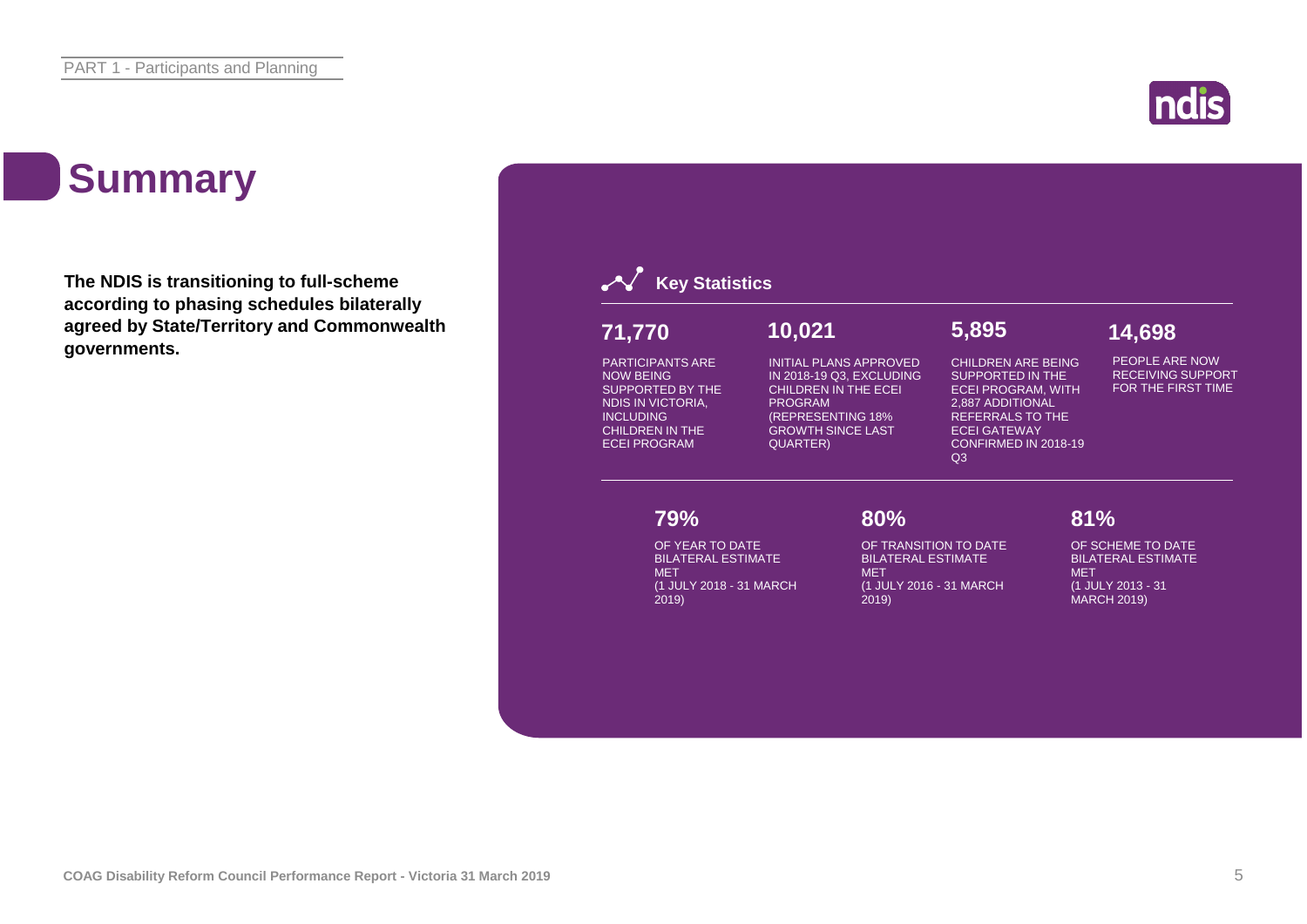

# **Quarterly Intake**

### **2018-19 Q3**

**Of the 6,872 participants deemed 'eligible' this quarter 57% entered from an existing State/Territory program.**

**Of the 10,021 plan approvals this quarter, 65% had transitioned from an existing State/Territory program, 86% entered with a permanent disability and 1,162 were previously confirmed as ECEI at 2018-19 Q2.**

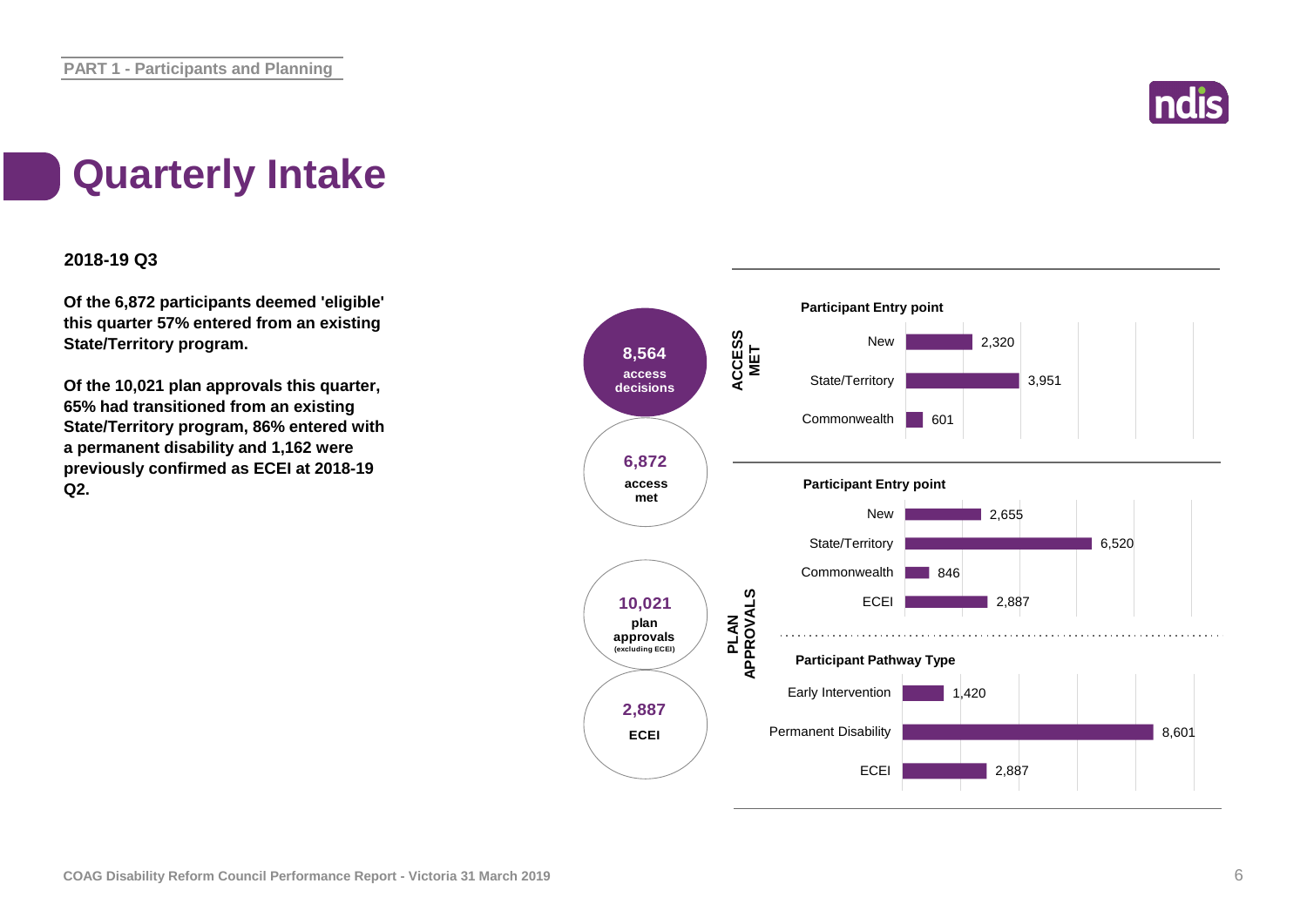# **Quarterly Intake Detail**

**55,854 at the end of 2018-19 Q2 to 65,875 by the end of 2018-19 Q3, an increase of 10,021 approvals.**

**At the end of the quarter, 5,895 children are being supported in the ECEI gateway. Of these, 3,008 were previously confirmed as ECEI at 31 December 2018 and an additional 2,887 children entered the gateway this quarter.**

**Overall, 1,137 participants with approved plans have exited the Scheme, resulting in 70,633 active participants (including ECEI) as at 31 March 2019.**

There were 13,904 plan reviews this quarter. This figure relates to all participants who have entered the scheme.

### **Plan approval numbers have increased from Change in plan approvals between 31 December 2018 and 31 March 2019**



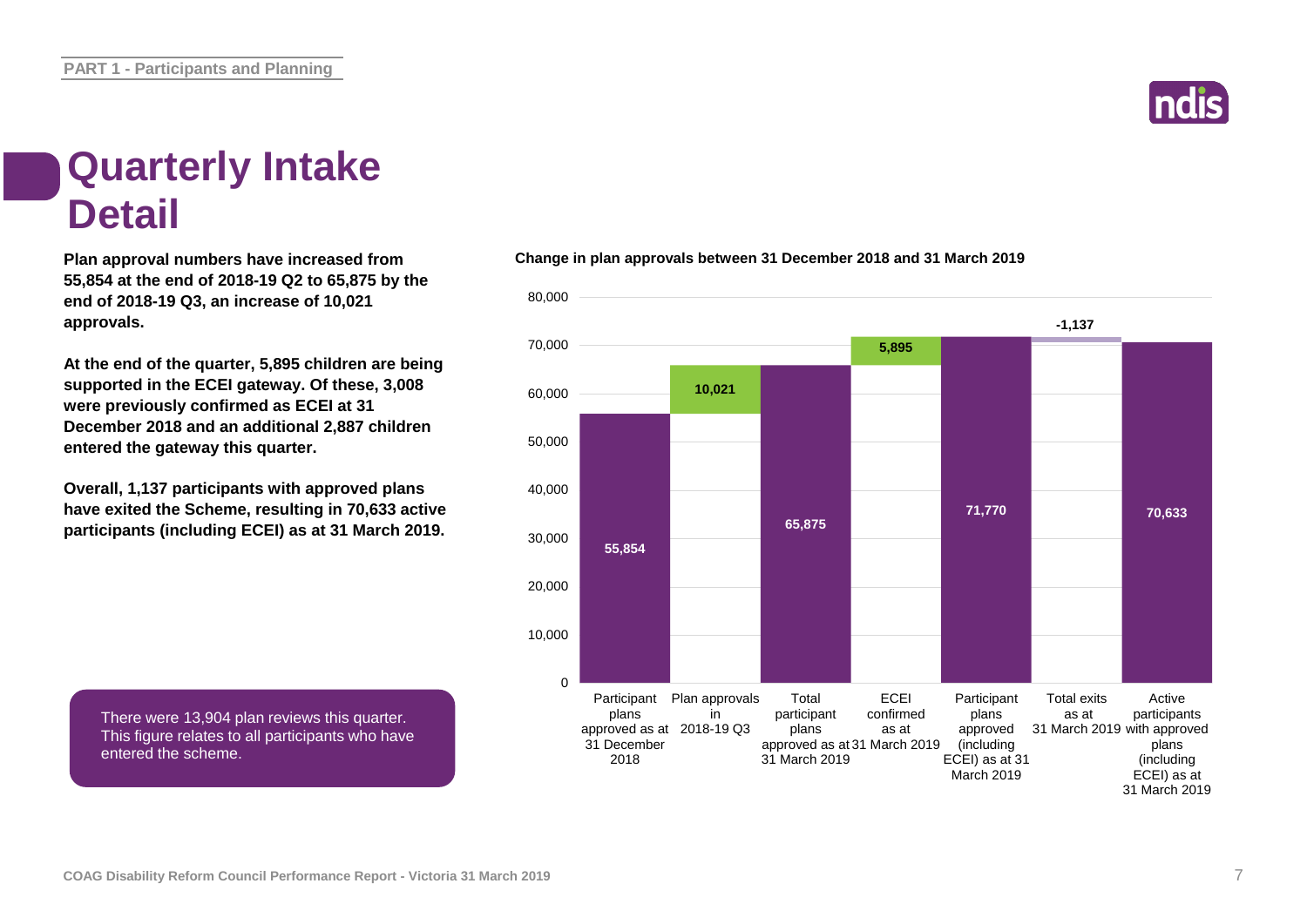# **Cumulative**

**At the end of 2018-19 Q3, the cumulative total number of participants receiving support was 71,770 (including 5,895 children supported through the ECEI gateway). Of these, 44,980 transitioned from an existing State/Territory program, 6,197 transitioned from an existing Commonwealth program and 14,698 participants are now receiving support for the first time.**

**Overall, since 1 July 2013, there have been 92,683 people with access decisions.**

Cumulative position reporting is inclusive of trial participants for the reported period and represents participants who have or have had an approved plan.

#### **Cumulative plan approvals compared with bilateral estimate Position** estimate plan approvals compared with bilateral extraction of year to date bilateral estimate met





### **79%**

(1 July 2018 - 31 March 2019)

### **80%**

of transition to date bilateral estimate met (1 July 2016 - 31 March 2019)

### **81%**

of scheme to date bilateral estimate met (1 July 2013 - 31 March 2019)

### **65,875**

plan approvals to date; 71,770 including ECEI confirmed

### **Plan approvals by participant referral pathway**

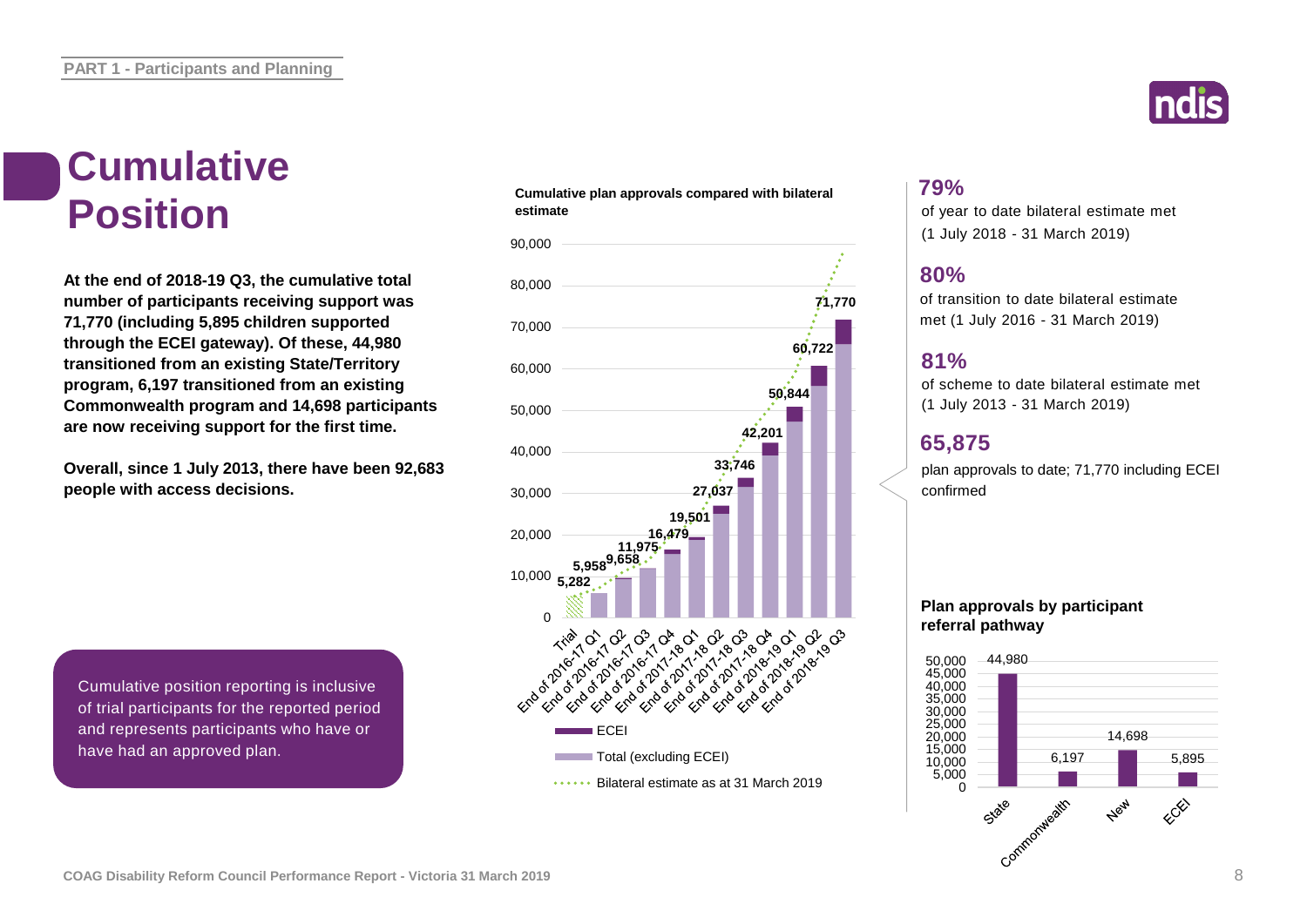

# **Participant Profiles by Age Group**

**These bar charts show the demographic profile of active participants with a plan approved in 2018-19 Q3, compared with plan approvals at 31 December 2018, by age group.**

**22% of participants entering in this quarter are aged 7 to 14 years, which is consistent with prior quarters. Further, 19% of participants entering this quarter are aged 0 to 6 years, compared with 13% in prior quarters.**

### **Active participants with a plan approved in 2018-19 Q3 by age group**



### **% of active participants with a plan approved by age group**



■ % of active participants with a plan approved in prior quarters

■% of active participants with a plan approved in 2018-19 Q3

Note: The age eligibility requirements for the NDIS are based on the age as at the access request date. Participants with their initial plan approved aged 65+ have turned 65 since their access request was received.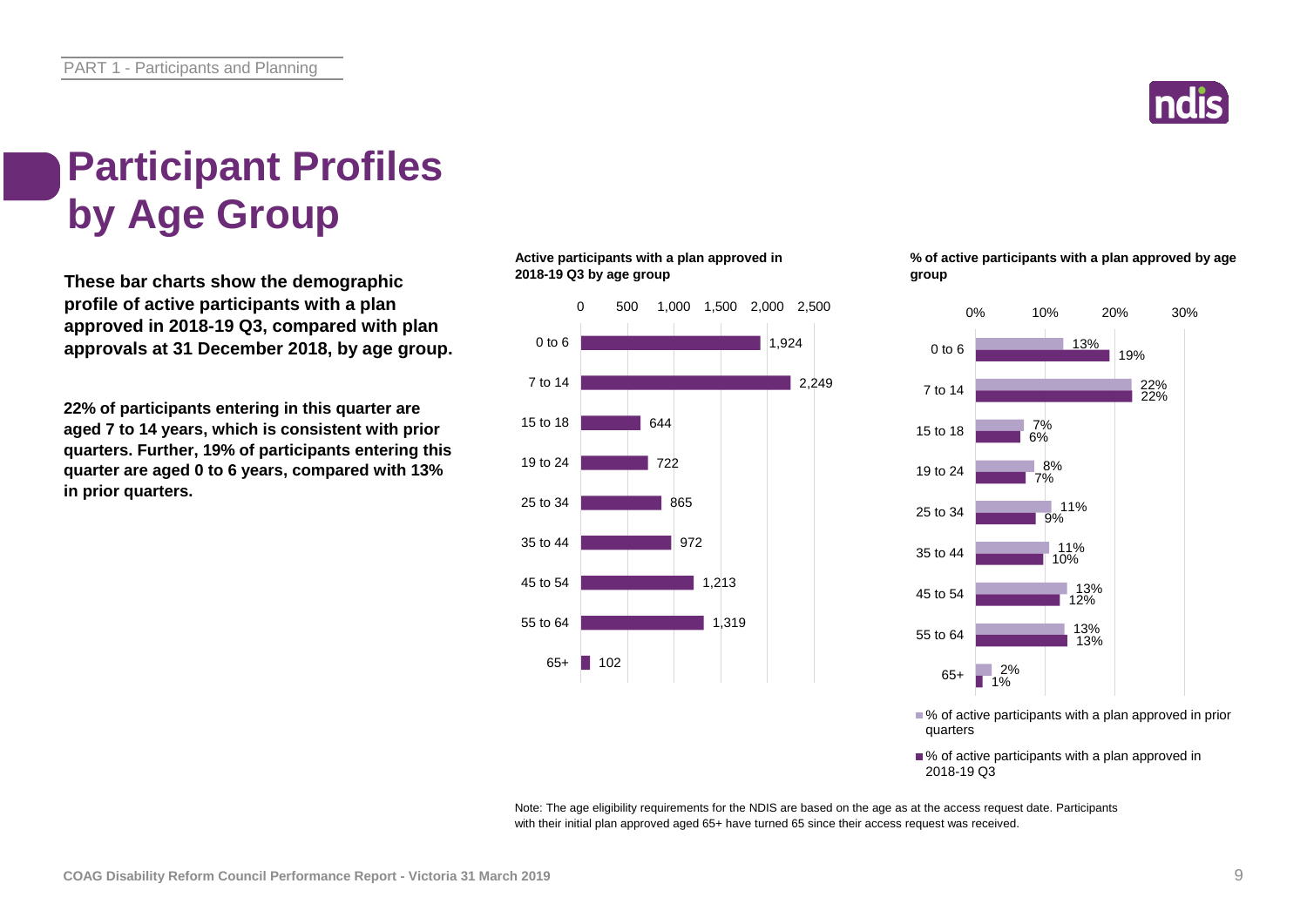

# **Participant Profiles by Disability Group**

**These bar charts show the demographic profile of active participants with a plan approved in 2018-19 Q3, compared with plan approvals at 31 December 2018, by disability group.**

**Of the participants entering in 2018-19 Q3, 27% have a primary disability group of Autism and 21% have a primary disability group of Intellectual Disability.**

### **Active participants with a plan approved in 2018-19 Q3 by disability group**



**% of active participants with a plan approved by disability group**



■ % of active participants with a plan approved in prior quarters ■% of active participants with a plan approved in 2018-19 Q3

Note 1: Of the 2139 active participants identified as having an intellectual disability, 233 (11%) have Down syndrome. Note 2: Since 2017-18 Q1 Developmental Delay and Global Developmental Delay have been reported separately to the Intellectual Disability group.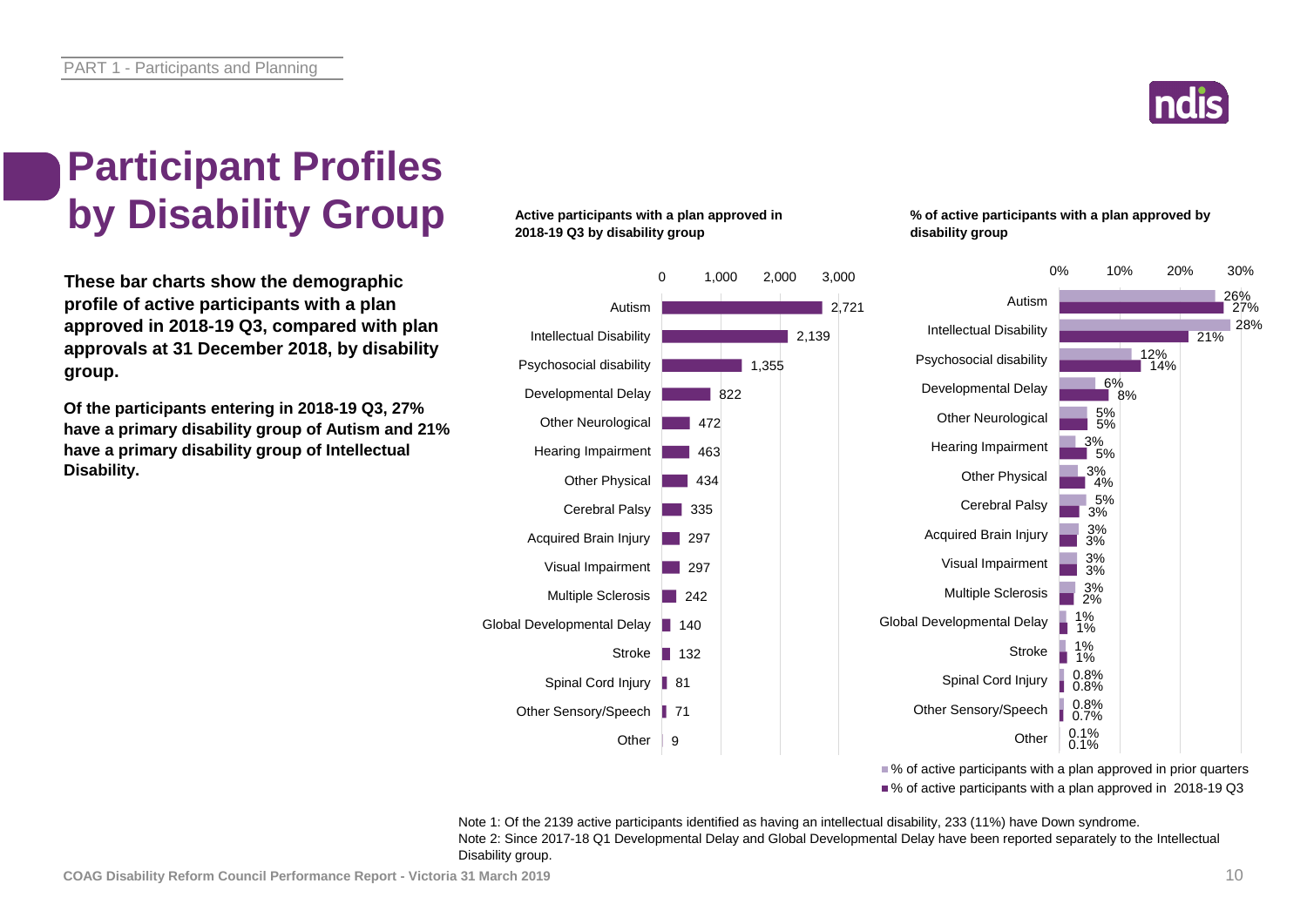

### **Participant Profiles by Level of Function**

**These bar charts show the demographic profile of active participants with a plan approved in 2018-19 Q3, compared with plan approvals at 31 December 2018, by level of function.**

**For participants with a plan approval in the current quarter:** 

**• 24% of active participants had a relatively high level of function**

**• 42% of active participants had a relatively moderate level of function** 

**• 33% had a relatively low level of function**

**These relativities are within the NDIS participant population, and not comparable to the general population.**

**% of active participants with a plan approved by level of function**



■% of active participants with a plan approved in 2018-19 Q3

Note: An ICT issue has been identified and as a result, reporting by level of function is not accurate. This issue is currently under investigation and will be reconciled for reporting as at 30 June 2019.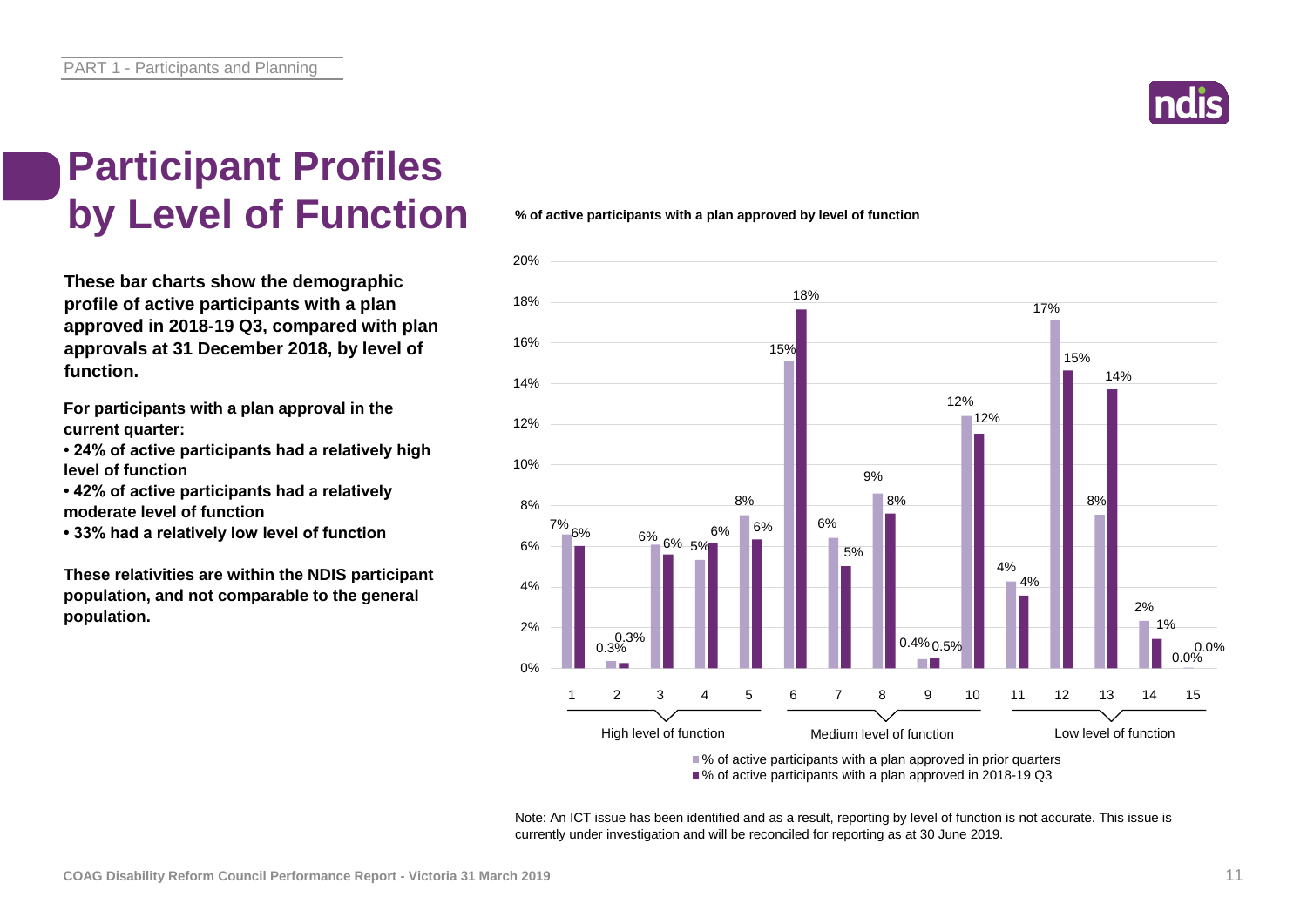

# **Participant Profiles by Gender**

**These charts show the demographic profile of active participants with a plan approved in 2018-19 Q3, compared with plan approvals as at 31 December 2018, by gender.**

**The majority of participants are males.**

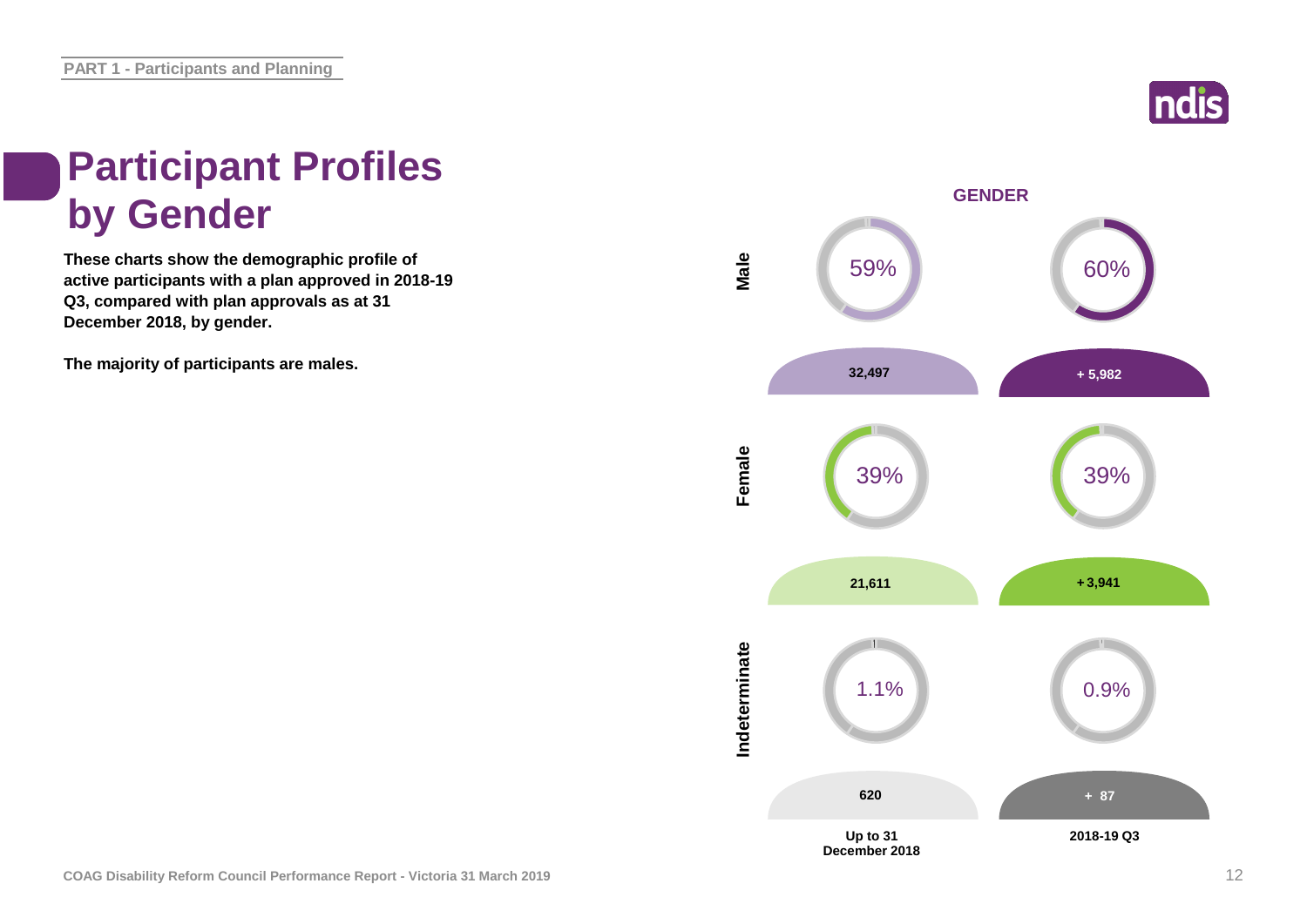# **Participant Profiles**

**These bar charts show other demographic profiles of active participants with a plan approved in 2018- 19 Q3, compared with plan approvals as at 31 December 2018.**

**Of the participants with a plan approved in 2018-19 Q3:**

**• 2.4% were Aboriginal or Torres Strait Islander, compared with 2.3% in previous periods combined.**

**• 1.3% were young people in residential aged care, compared with 1.5% in previous periods combined.**

**• 13.7% were culturally and linguistically diverse, compared with 8.5% in previous periods combined.**



| <b>Aboriginal &amp; Torres Strait Islander status</b> | 2018-19 Q3 | % of active<br>participants   |
|-------------------------------------------------------|------------|-------------------------------|
| <b>Aboriginal and Torres Strait Islander</b>          | 238        | $\frac{2.3\%}{2.4\%}$         |
| Not Aboriginal and Torres Strait Islander             | 8,655      | 90.6%<br>86.5%                |
| <b>Not Stated</b>                                     | 1,117      | 7.1%<br>11.2%                 |
|                                                       |            | Prior Quarters                |
|                                                       |            | ■2018-19 Q3                   |
| Young people in residential aged care status          | 2018-19 Q3 | % of active<br>participants   |
| Young people in residential aged care                 | 128        | 1.5%<br>1.3%                  |
| Young people not in residential aged care             | 9,882      | 98.5%<br>98.7%                |
|                                                       |            | Prior Quarters<br>■2018-19 Q3 |
| <b>Culturally and linguistically diverse status</b>   | 2018-19 Q3 | % of active<br>participants   |
| <b>Culturally and linguistically diverse</b>          | 1,367      | 8.5%<br>13.7%                 |
| Not culturally and linguistically diverse             | 8,634      | 90.9%<br>86.3%                |
| <b>Not stated</b>                                     | 9          | 0.5%<br>0.1%                  |
|                                                       |            | Prior Quarters                |
|                                                       |            | ■2018-19 Q3                   |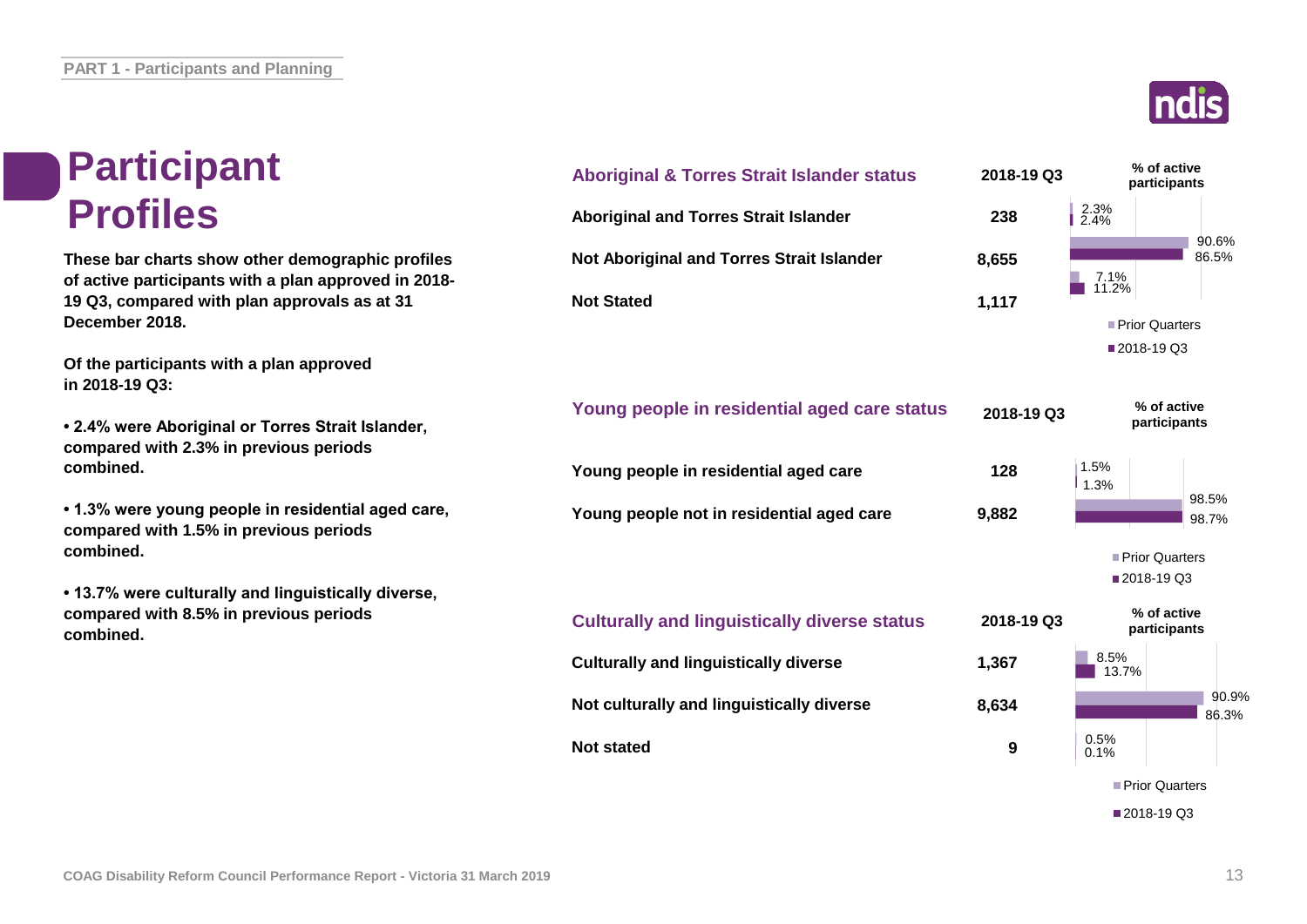

# **Plan Management Support Coordination**

**The proportion of participants electing to fully or partly self-manage their plan was higher in 2018-19 Q3 at 31%, compared with 28% in previous quarters combined.**

**46% of participants who have had a plan approved in 2018-19 Q3 have support coordination in their plan, compared to 47% in previous quarters combined.**

**Support Coordination**



**Prior quarter (Transition only)**

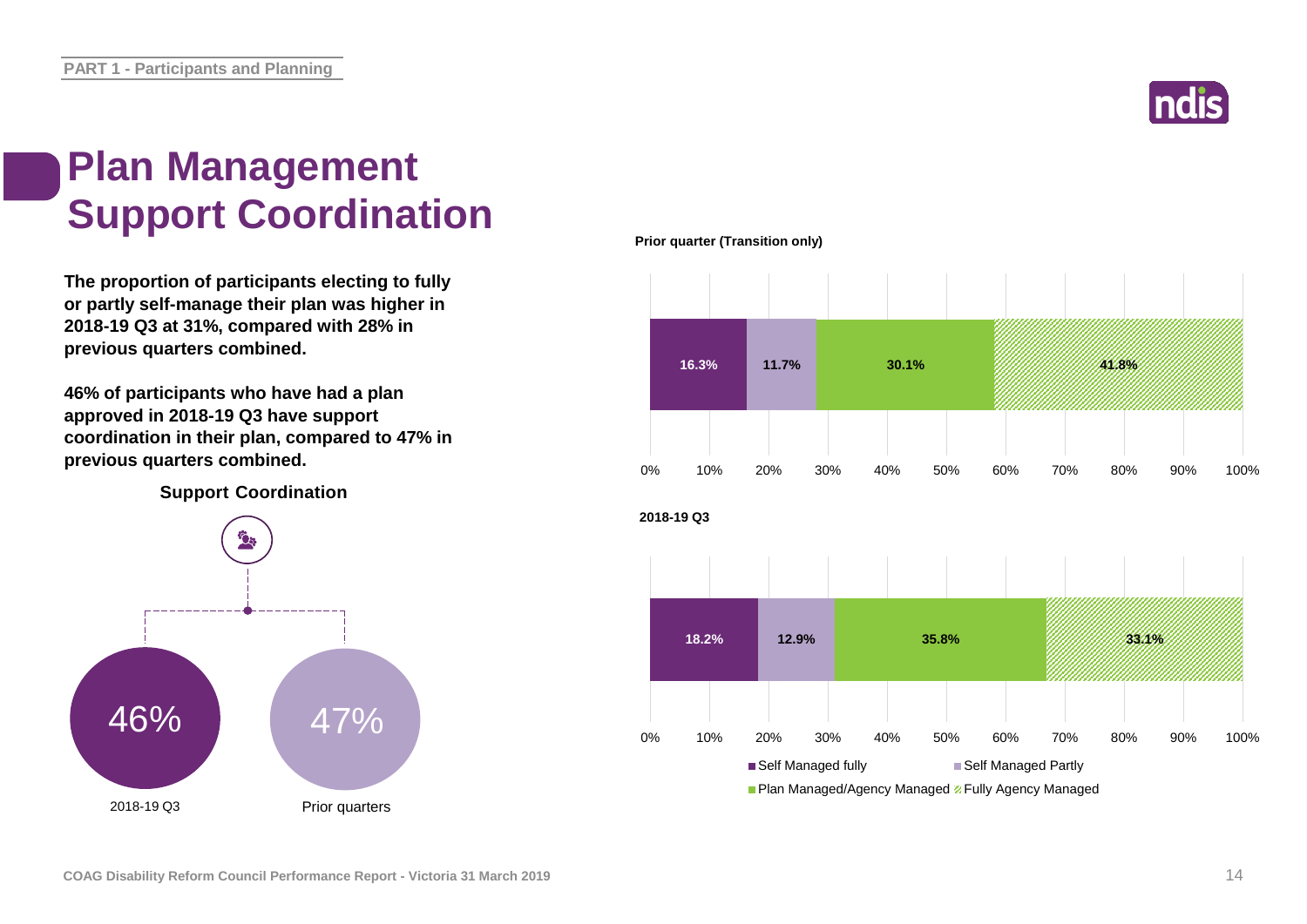

# **Plan Activation**

**Duration to Plan activation for participants with initial plan approval**



Note: Participants with initial plans approved after the end of 2018-19 Q1 have been excluded from the charts. They are relatively new and it is too early to examine their durations to activation.

**Plan activation refers to the amount of time between a participant's initial plan being approved, and the date the participant first receives support.**

**There has been a change in methodology used to calculate these results since the previous quarter. Duration to plan activation is now calculated as the time from a participant's initial plan approval to when the participant first uses plan supports (previously only the initial plan for each participant was considered). In-kind supports are now also included (previously excluded). As a result, a higher proportion of participants are identified as activating their plans within 90 days, and a lower proportion have no payments.**

**The percentage of participants who activated plans within 90 days of initial plan approval was:** 

- **84% of participants entering in 2018-19 Q1**
- **87% of participants entering in previous quarters combined**

Plan activation figures are approximations based on payment data. As there is a lag between when the support is provided to a participant, and the payment being made, these statistics are a conservative estimate; it is likely plan activation is faster than presented.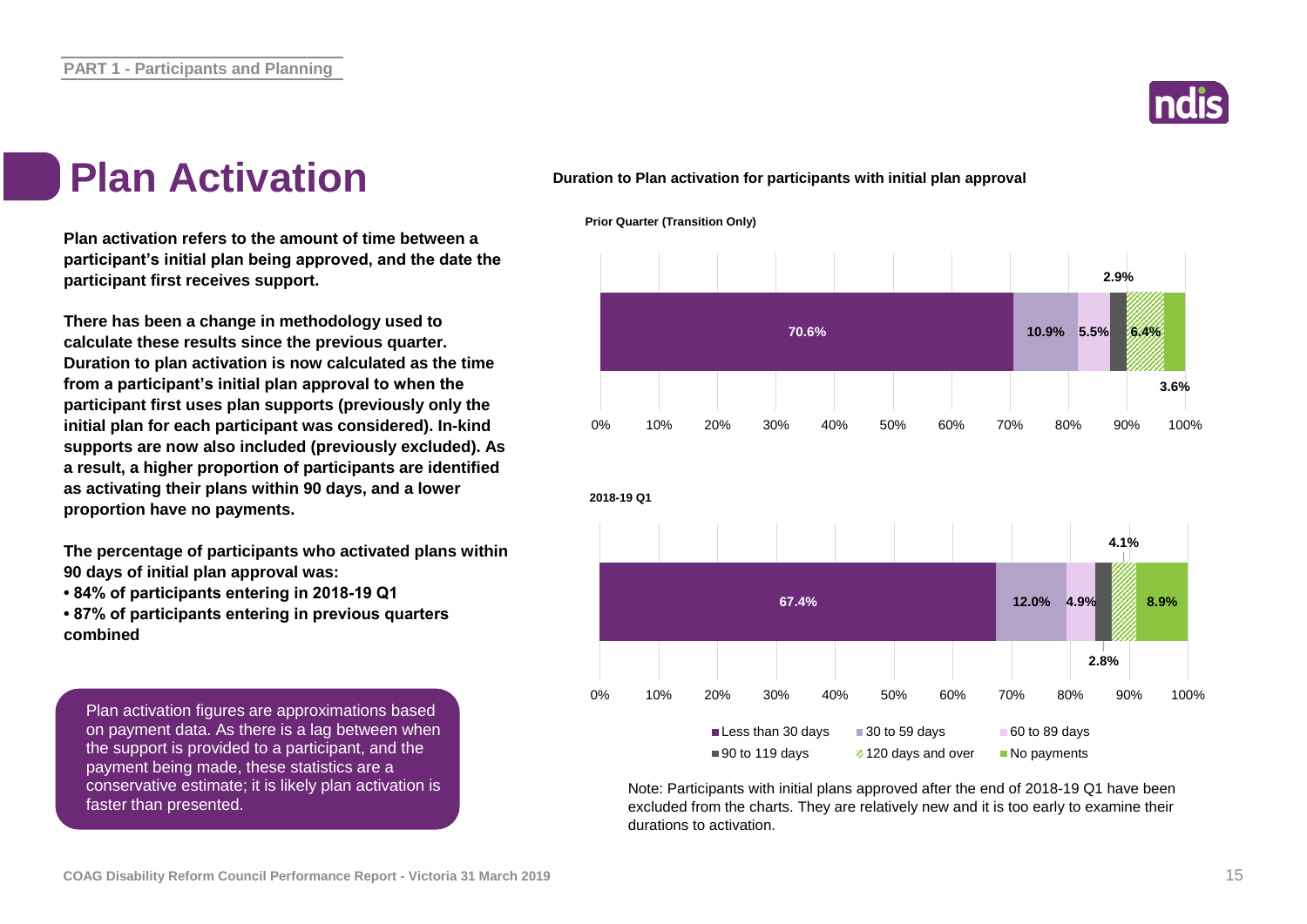# **Participant Outcomes**

**This information on participant outcomes has been collected from 99.6% of participants who have received their initial plan since 1 July 2016 (when they entered the scheme).**

**• 64% of participants aged 0 to before school are able to make friends outside of family/carers, compared to 58% of participants from school age to 14**

**• 54% of participants aged 0 to before school are engaged in age appropriate community, cultural or religious activities, compared to 33% - 36% for other age groups**

**• 61% of participants from school age to 14 attend school in a mainstream class, compared to 27% of participants aged 15 to 24**

**• 21% of participants aged 25 and over have a paid job, compared to 15% of participants aged 15 to 24 • 63% of participants aged 25 and over choose what they do every day, compared to 40% of participants aged 15 to 24**

#### **Selected key baseline indicators for participants**



 $\Box$  0 to before school  $\Box$  School to 14  $\Box$  15 to 24  $\Box$  25 and over

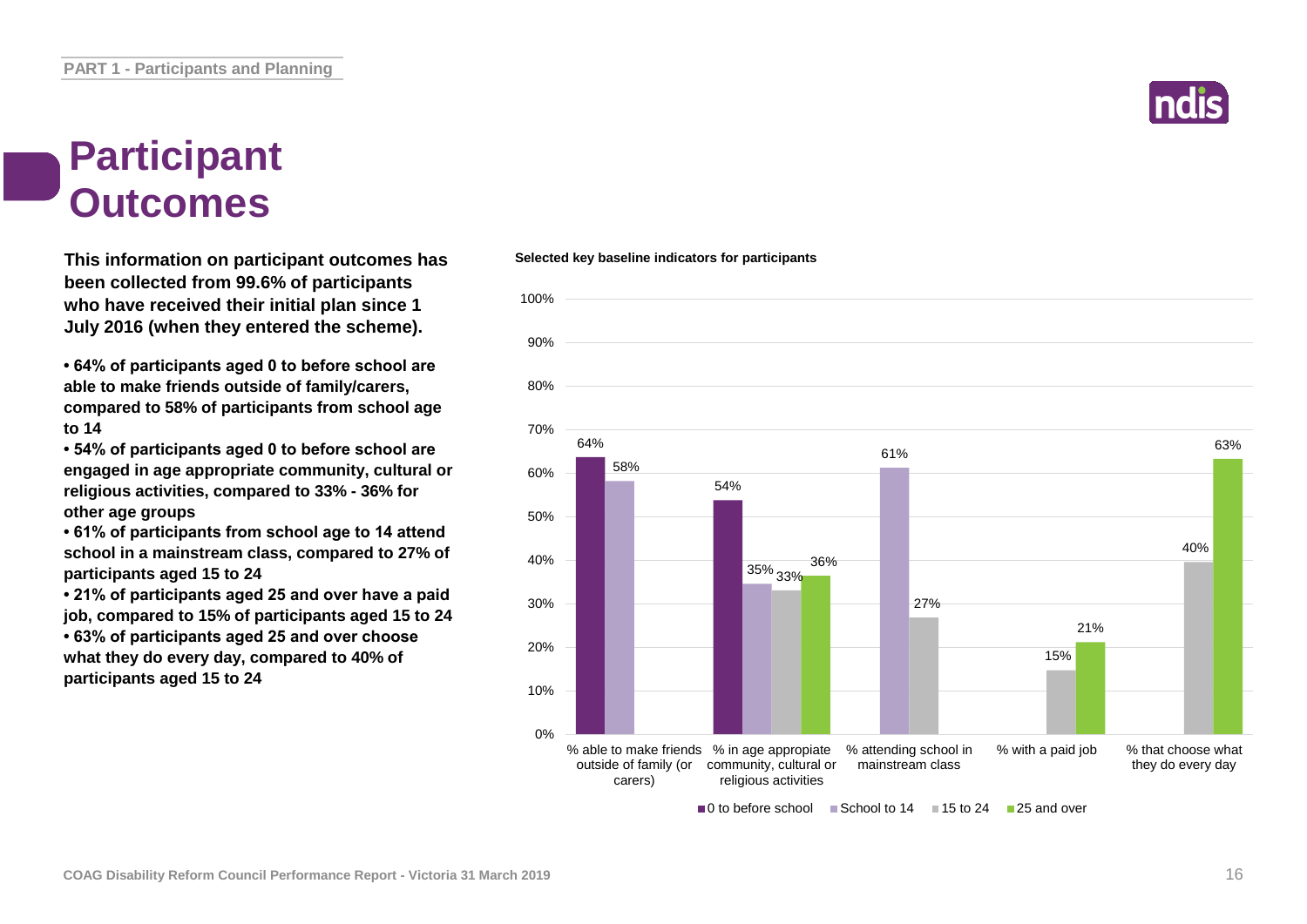# **Family/Carers Outcomes**

**The percentage of participants' families/carers when they entered the Scheme (baseline indicators):**

**• working in a paid job was highest for participants aged 15 to 24 (49%)**

**• able to advocate for their child/family member was highest for participants aged 0 to 14 (74%) • who have friends and family they can see as often as they like was highest for participants aged 25 and over (44%)**

**• who feel in control selecting services was highest for participants aged 25 and over (37%)**

**• who support/plan for their family member through life stage transitions was highest for participants aged 0 to 14 (84%)**



**Selected key baseline indicators for families and carers of participants**

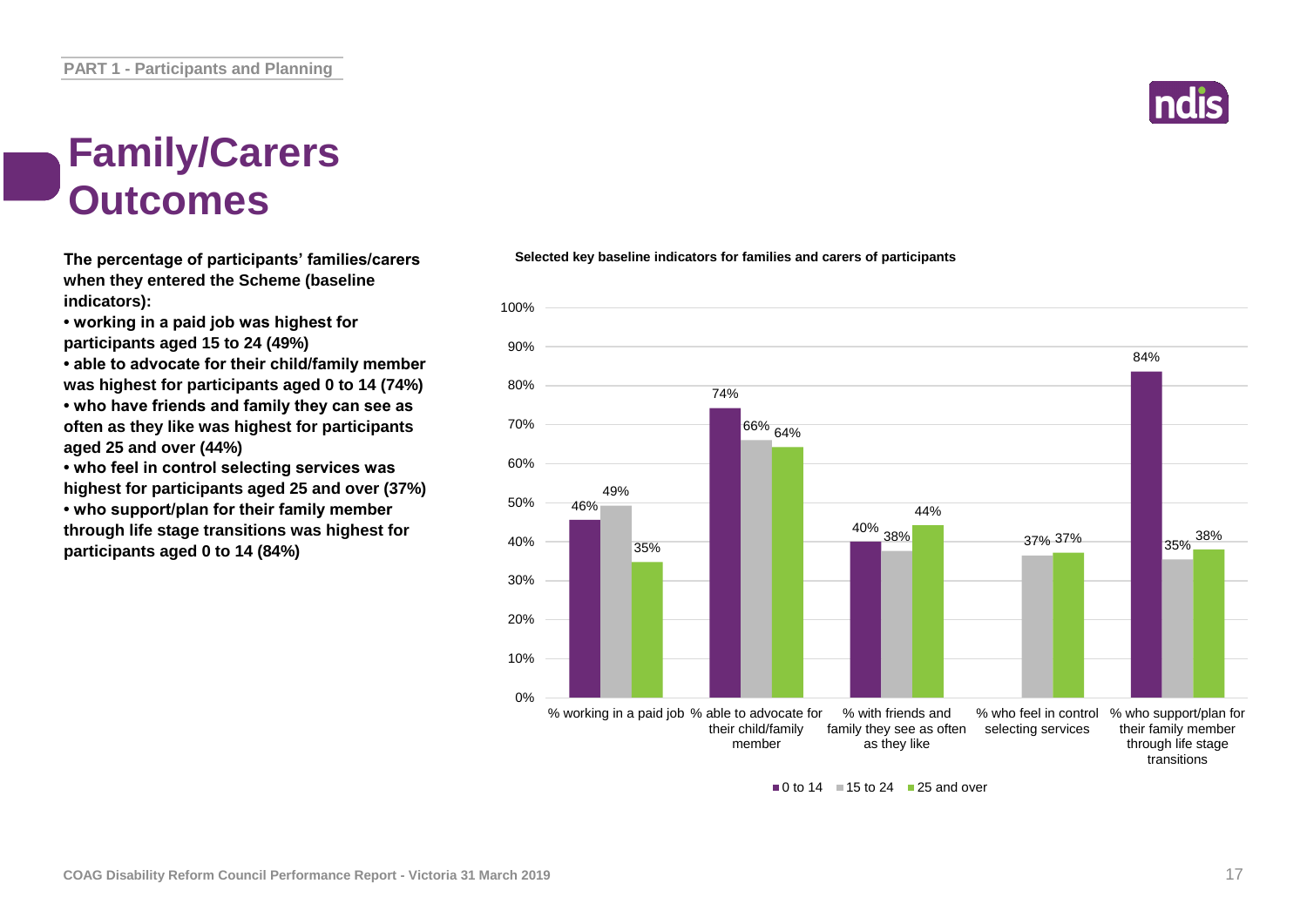

# **Has the NDIS helped? Participants**

**This data reflects participants' perceptions on whether engagement with the NDIS has helped them.**

**The NDIA asked the question 'Has the NDIS helped?' to individuals who entered the Scheme between 1 July 2016 and 31 March 2017, after their first year participating in the Scheme and again at the end of their second year of the Scheme.** 40%

**Participant perceptions in general improve from year one to year two of participation in the NDIS. However, for the 'Work' domain, the results deteriorated from year one to year two.**

### **"Has the NDIS helped?" questions for participants**



100%



100%





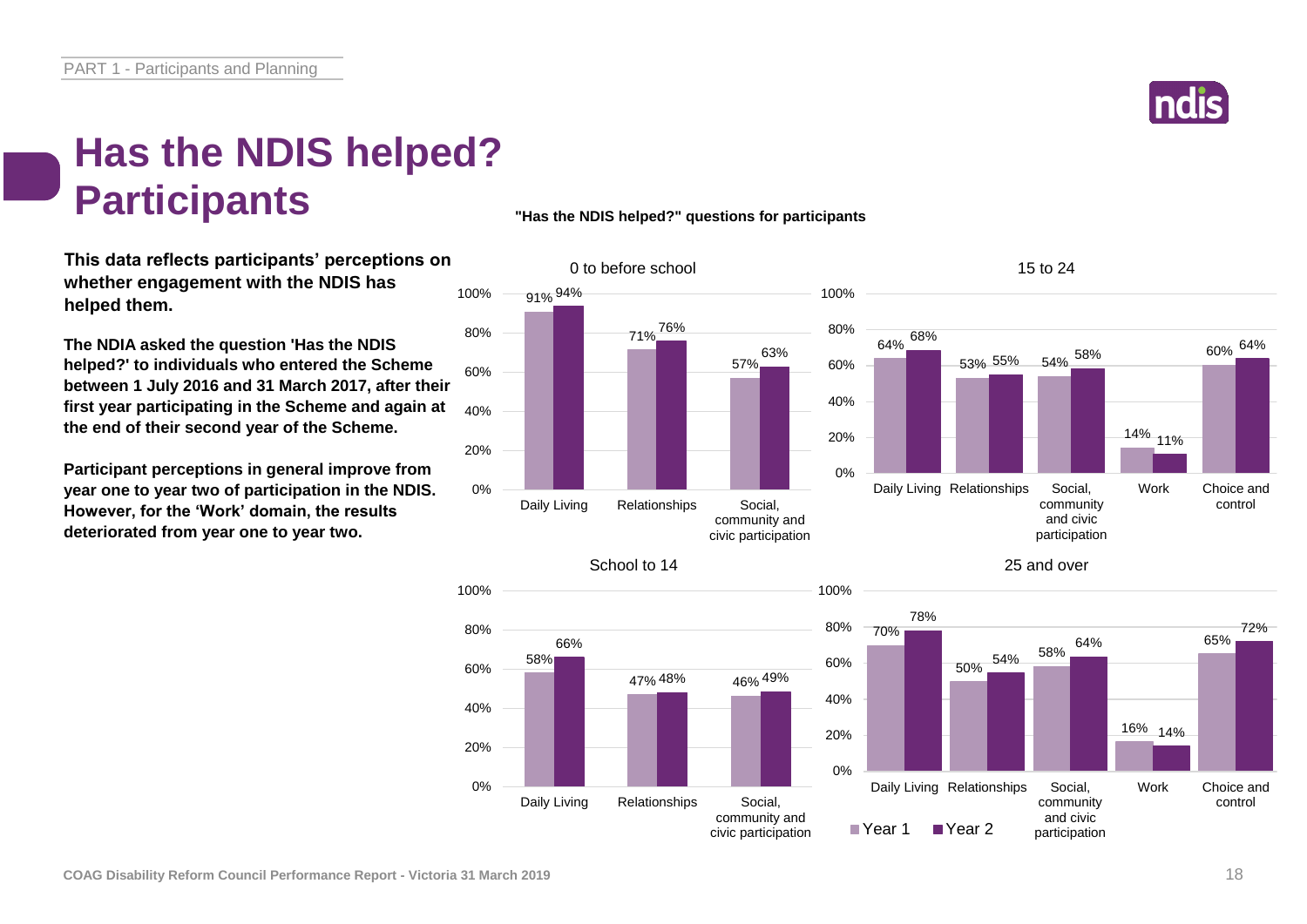

# **Has the NDIS helped? Family/Carers**

**This data reflects families and carers' perceptions on whether engagement with the NDIS has helped them.**

**The NDIA asked the question 'Has the NDIS helped?' to families and carers of individuals who entered the Scheme between 1 July 2016 and 31 March 2017, after their first year participating in the Scheme and again at the end of their second year of the Scheme.**

**In general, family and carers' perceptions of whether the NDIS has helped remained stable or improved from year one to year two. The exception was family and carers enjoying health and wellbeing for participants 15 years and over which deteriorated from year one to year two.**



**"Has the NDIS helped?" questions for families and carers of participants**

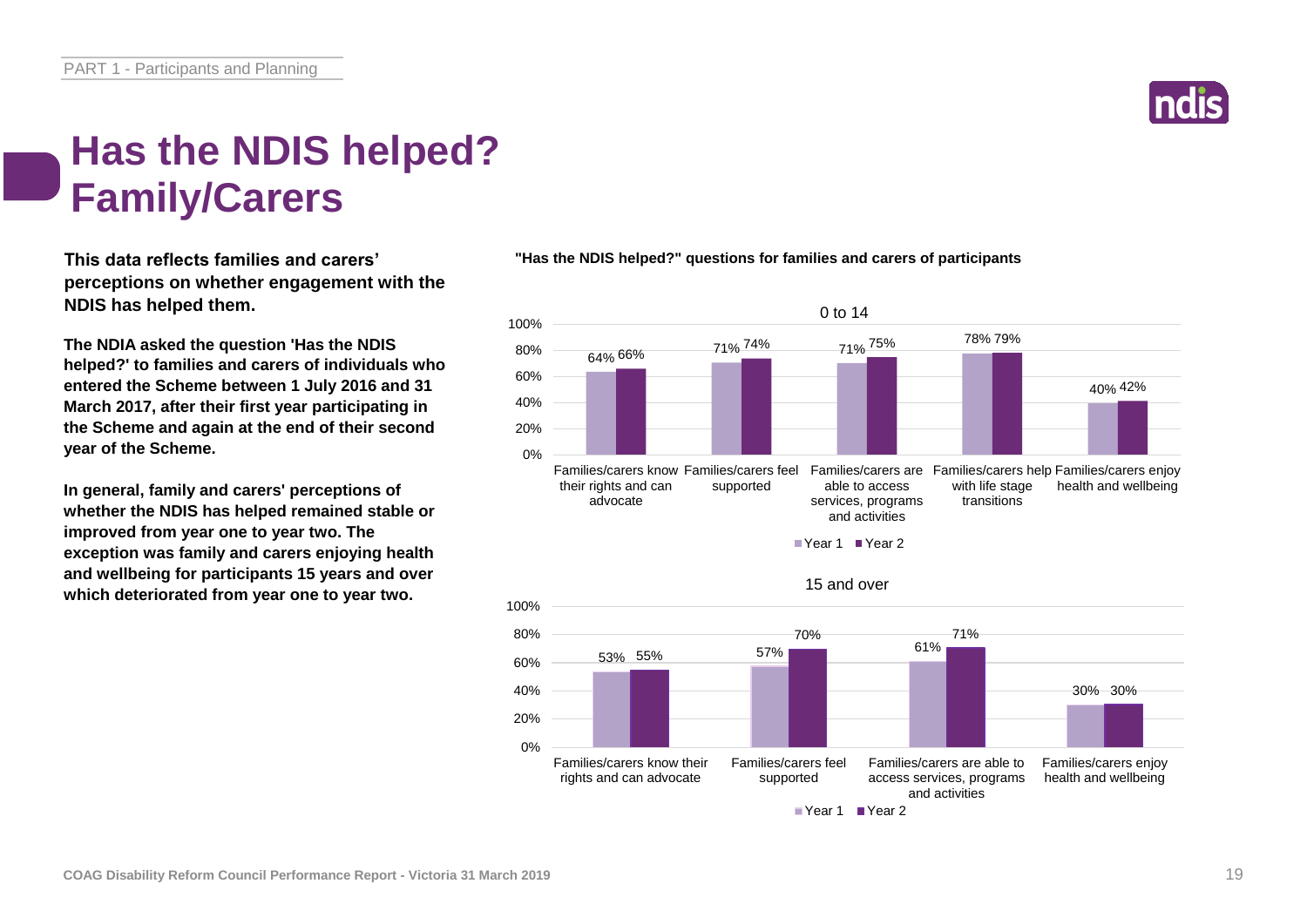

# **Participants in Work**

**The NDIA is acutely aware of the benefits that employment brings to participants and tracks employment outcomes to see whether the NDIS has helped participants to find paid work.**

**Baseline measures on employment are collected as a participant enters the Scheme, after their first year and again at the end of their second year of the Scheme. This data relates to participants who entered the Scheme between 1 July 2016 and 31 March 2017.**

**The percentage of participants in paid work increased from a baseline of 12% to 18% in year two for those aged 15 to 24, and remained stable at 21% for those aged 25 and over. Overall, the percentage of participants in employment increased from 19% to 20%.**

**NDIS participants in paid employment, by age group.**

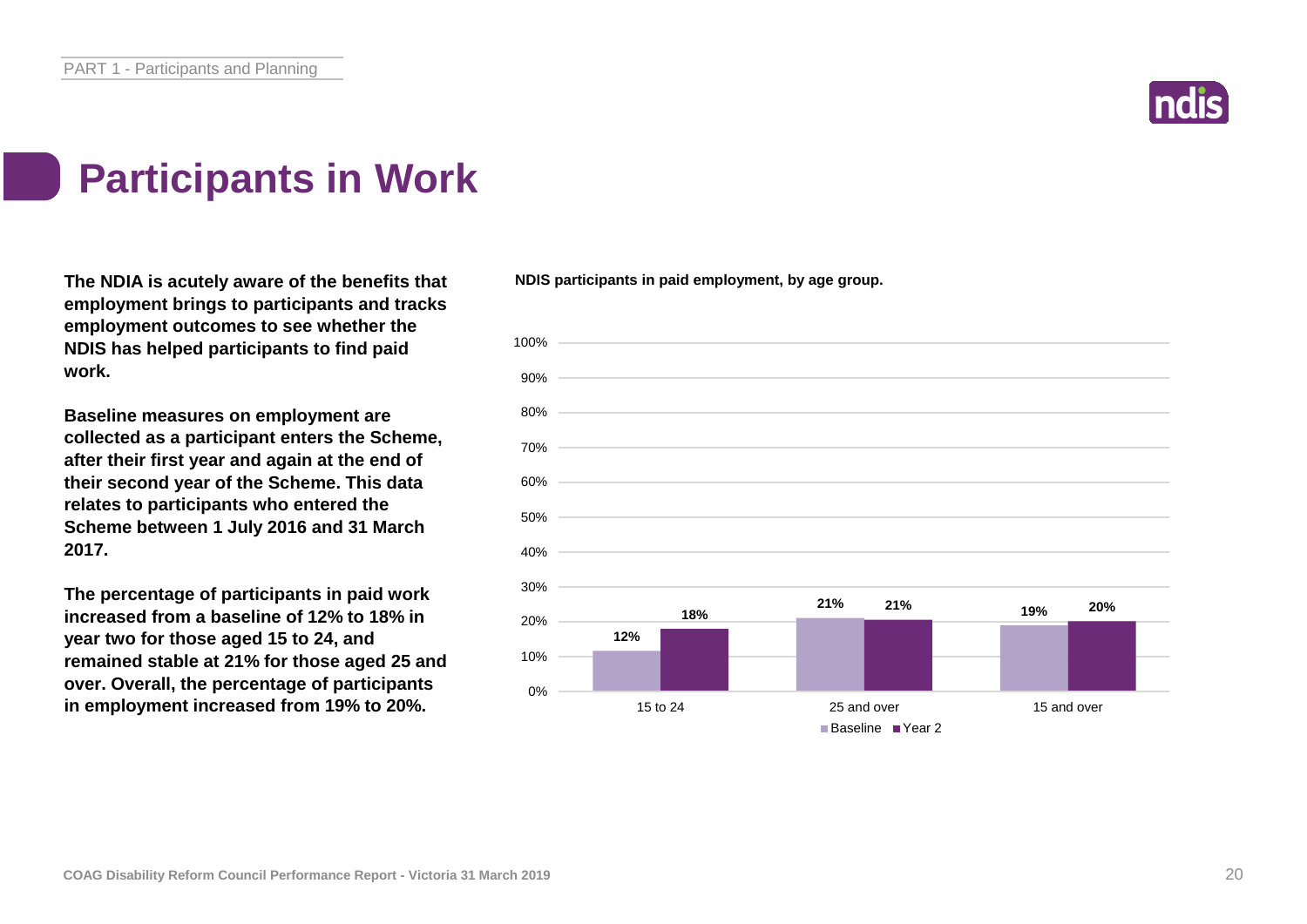

# **Participants involved in community and social activities**

**The number of participants engaging in community and social activities is one of the key measures for ensuring quality experiences and outcomes for participants.**

**For participants who entered the Scheme between 1 July 2016 and 31 March 2017, levels of engagement in community and social activity are being tracked to see whether the NDIS has helped them to increase their participation.**

**Across all age groups, there was an increase in the percentage of participants engaged in community and social activities at the end of their second year. The growth was most prevalent for the 25 and over age group, which saw an increase from 36% to 43%.**

**NDIS Participants participating in social activities in their community, by age group.**



■Baseline ■Year 2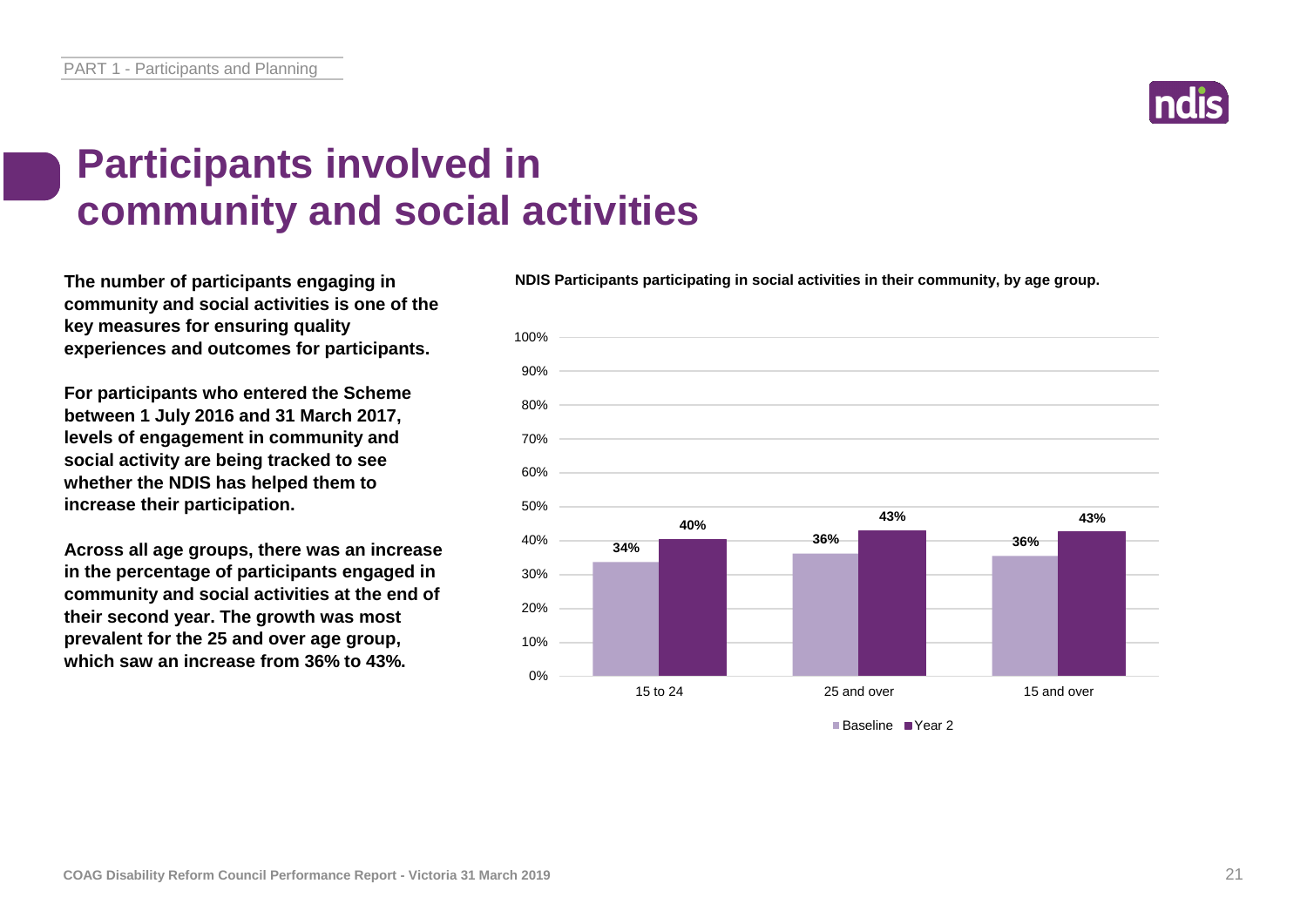

# **Participant Satisfaction**

**86% of participants rated their satisfaction with the Agency's planning process as either good or very good in the current quarter. This has increased since the last quarter.** 

**A new participant satisfaction survey has been developed. Going forward it will better record the experience of NDIS participants, and their families and carers, at different stages of the participant pathway.**

**Proportion of participants describing satisfaction with the Agency's planning process as good or very good - by quarter**



Participant satisfaction continues to be high, but has fluctuated at around or below the trial site level.

Note: Participant satisfaction results are not shown if there is insufficient data in the group.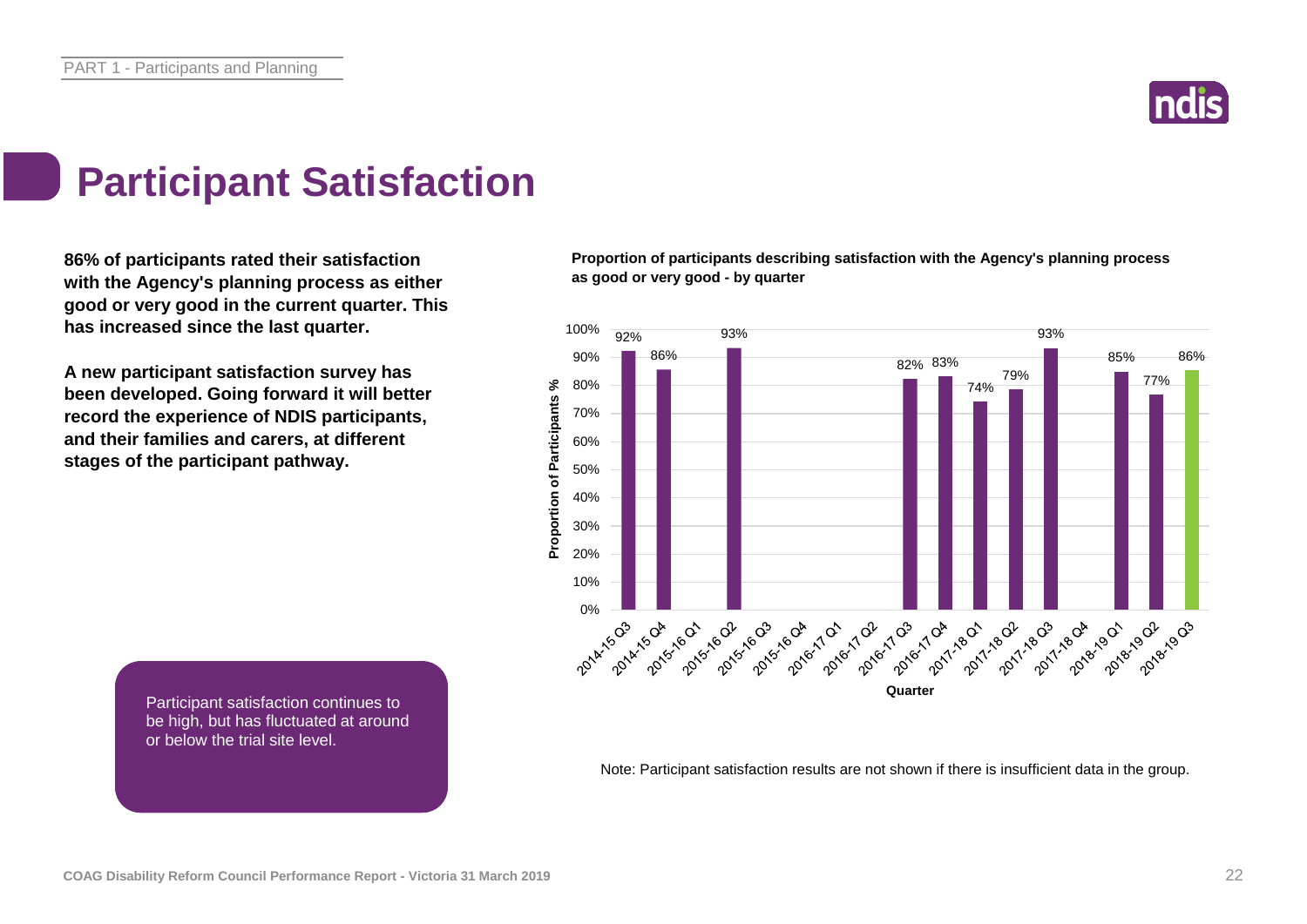# **Committed Supports and Payments**

Both committed and paid supports to participants are increasing in line with the growing scheme.

Of the \$4.7 billion that has been committed in participant plans, \$3.0 billion has been paid to date.



**Victoria - 31 March 2019**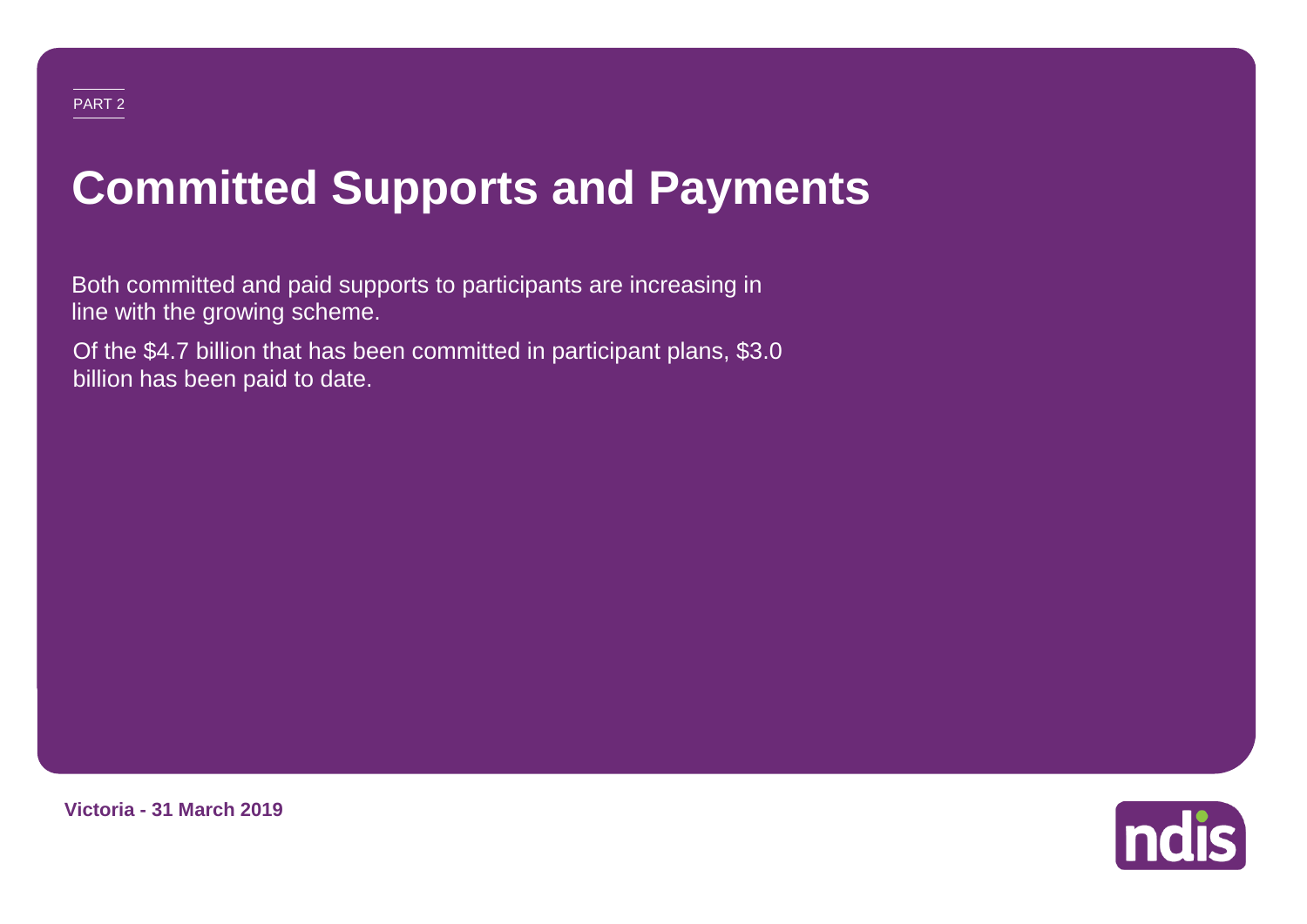# **Summary**

**This section presents information on the amount committed in plans and payments to service providers and participants.**



**ndis**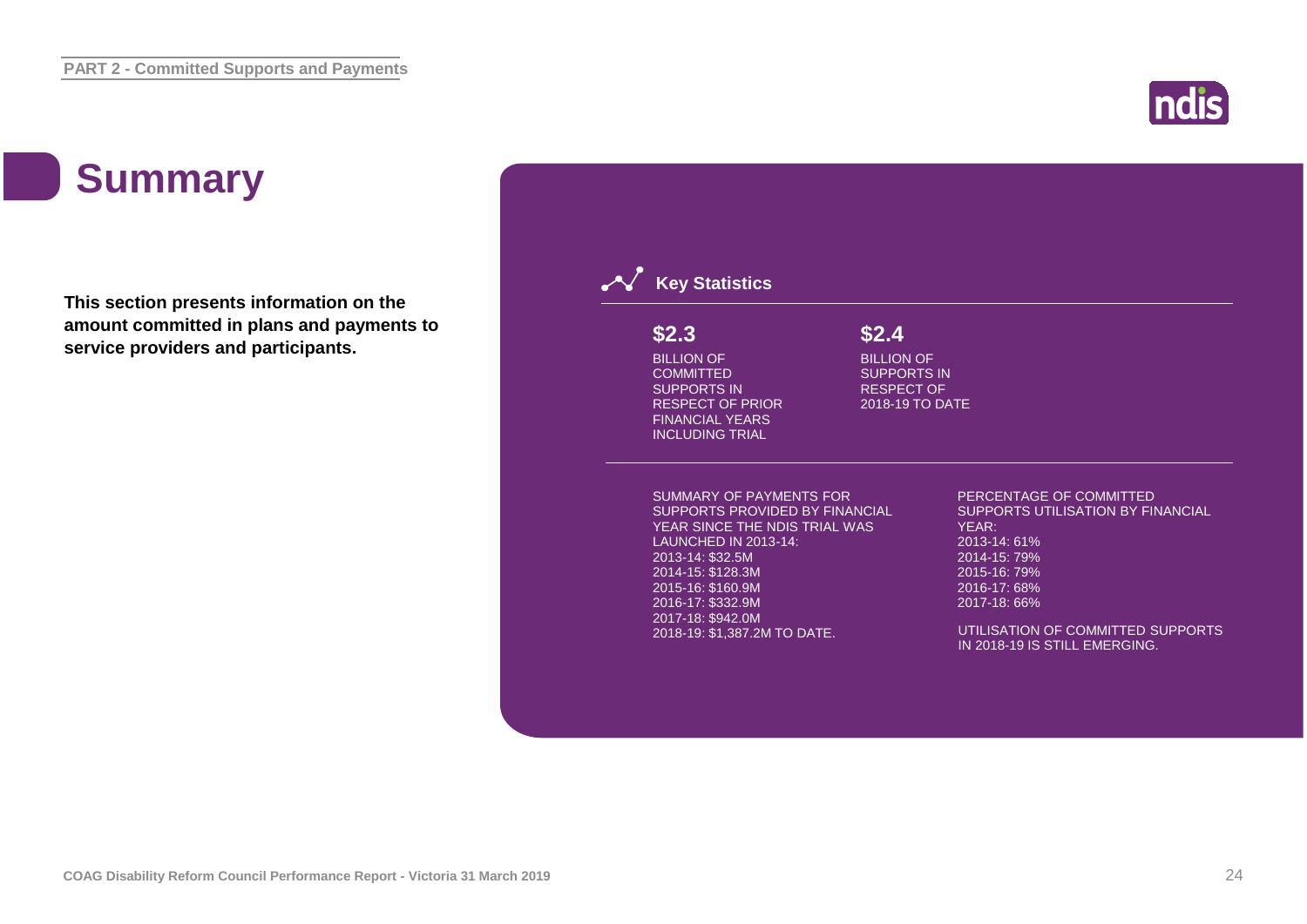

# **Committed Supports and Payments**

**This data shows the committed supports by the year they are expected to be provided, in comparison to the committed supports that have been paid.**

**Of the \$4.7 billion that has been committed in participant plans, \$3.0 billion has been paid to date.**

**Summary of committed supports paid in financial years since the NDIS trial launched: 2013-14: \$32.5m 2014-15: \$128.3m 2015-16: \$160.9m 2016-17: \$332.9m 2017-18: \$942.0m 2018-19 to date: \$1,387.2m**

**Committed and paid by expected support year**

| <b>SMillion</b>    |      |       |       |       |         | 2013-14 2014-15 2015-16 2016-17 2017-18 2018-19 to date | Total   |
|--------------------|------|-------|-------|-------|---------|---------------------------------------------------------|---------|
| 'Total committed . | 53.1 | 162.7 | 203.0 | 493.1 | 1.431.8 | 2.382.6                                                 | 4.726.2 |
| Total paid         | 32.5 | 128.3 | 160.9 | 332.9 | 942.0   | 1.387.2                                                 | 2,983.8 |

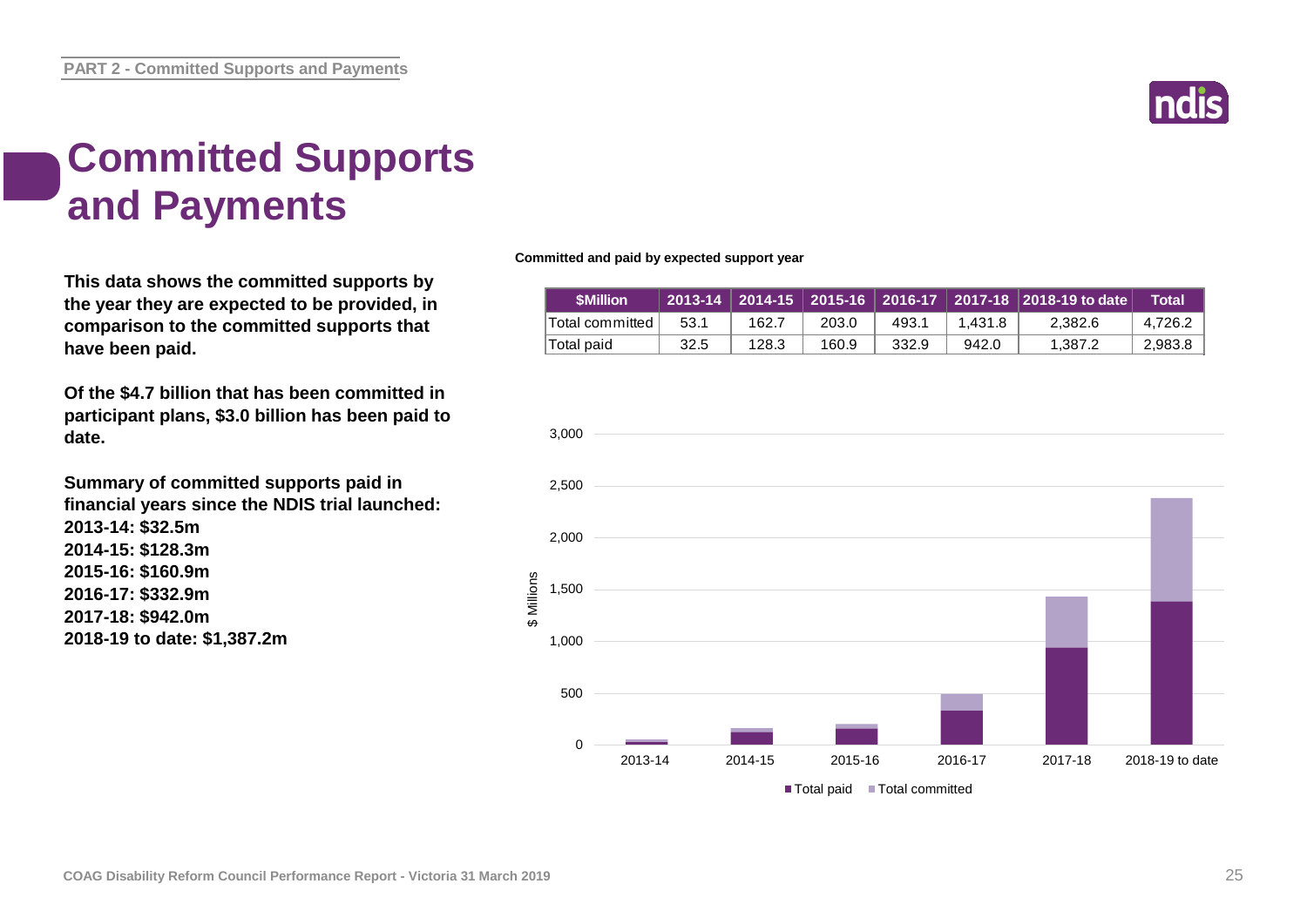

# **Committed Supports by Cost Band**

**This quarter, the distribution of average annualised committed supports has remained consistent with prior quarters. This is the case whether Supported Independent Living (SIL) supports are included or excluded in the figures.** **Distribution of average annualised committed supports by cost band (including SIL)** 



**Distribution of average annualised committed supports by cost band (excluding SIL)** 

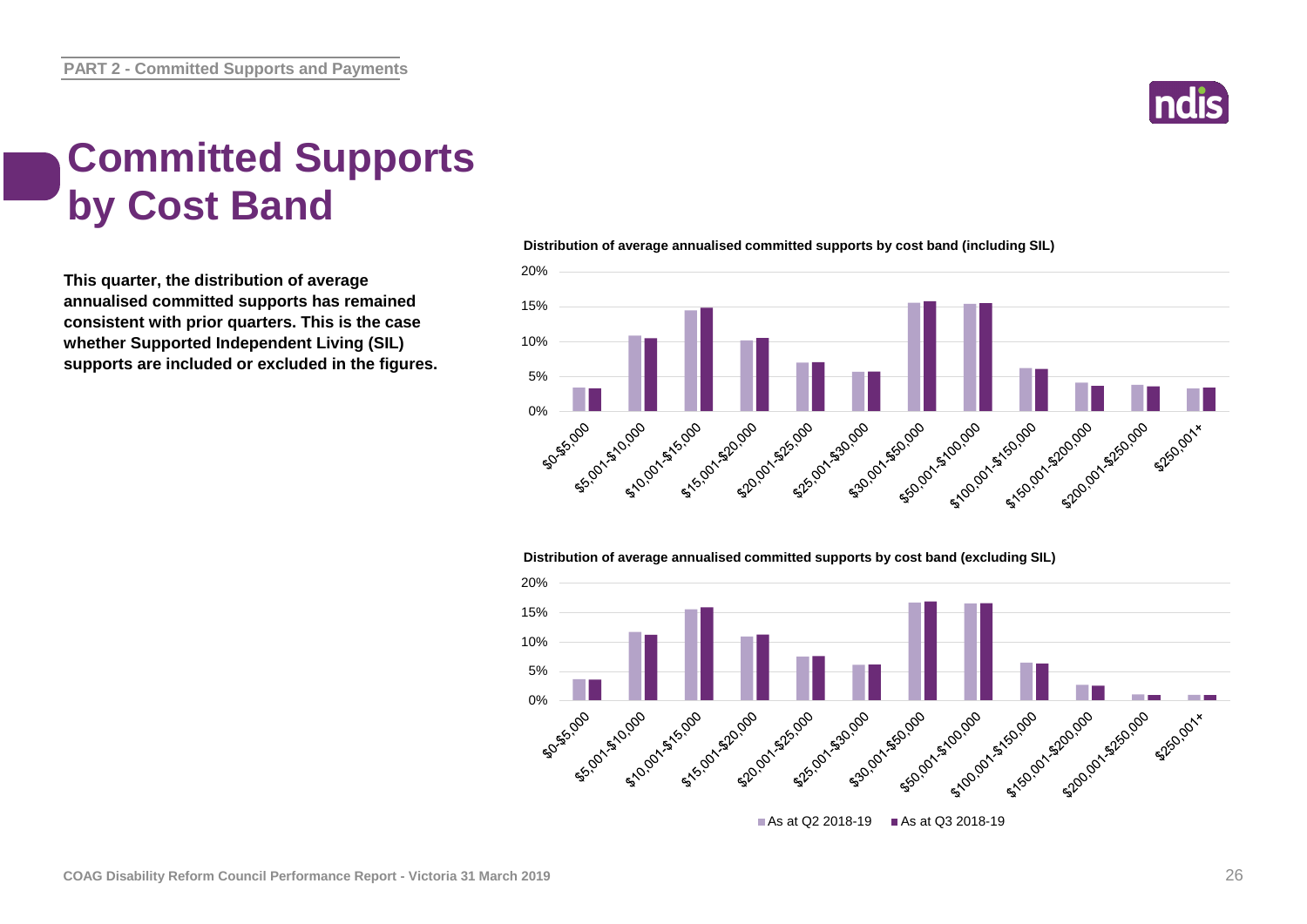

# **Committed Supports by Age Band**

**This quarter, the average annualised committed supports have remained consistent with prior quarters, increasing steeply between participants 0-6 through to age 25, stabilising through to age 64 and reducing in participants aged 65 years and over.**

**Average annualised committed supports by age band**



Note: The age eligibility requirements for the NDIS are based on the age as at the access request date. Participants with their initial plan approved aged 65+ have turned 65 since their access request was received.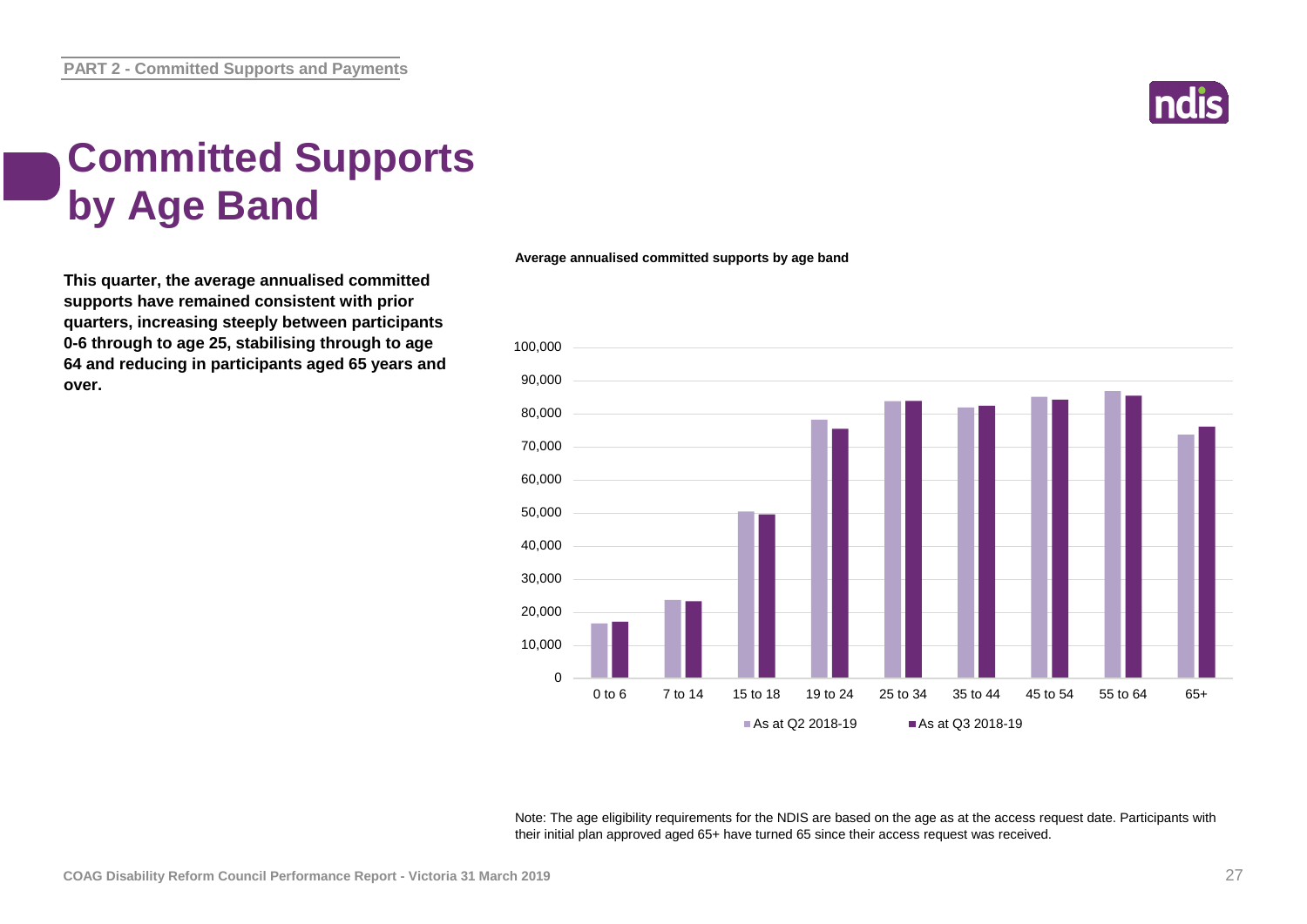

# **Committed Supports by Disability Group**

**The highest average annualised committed supports are for participants with Cerebral Palsy, Spinal Cord Injury and Acquired Brain Injury.**



#### **Average annualised committed supports by primary disability group**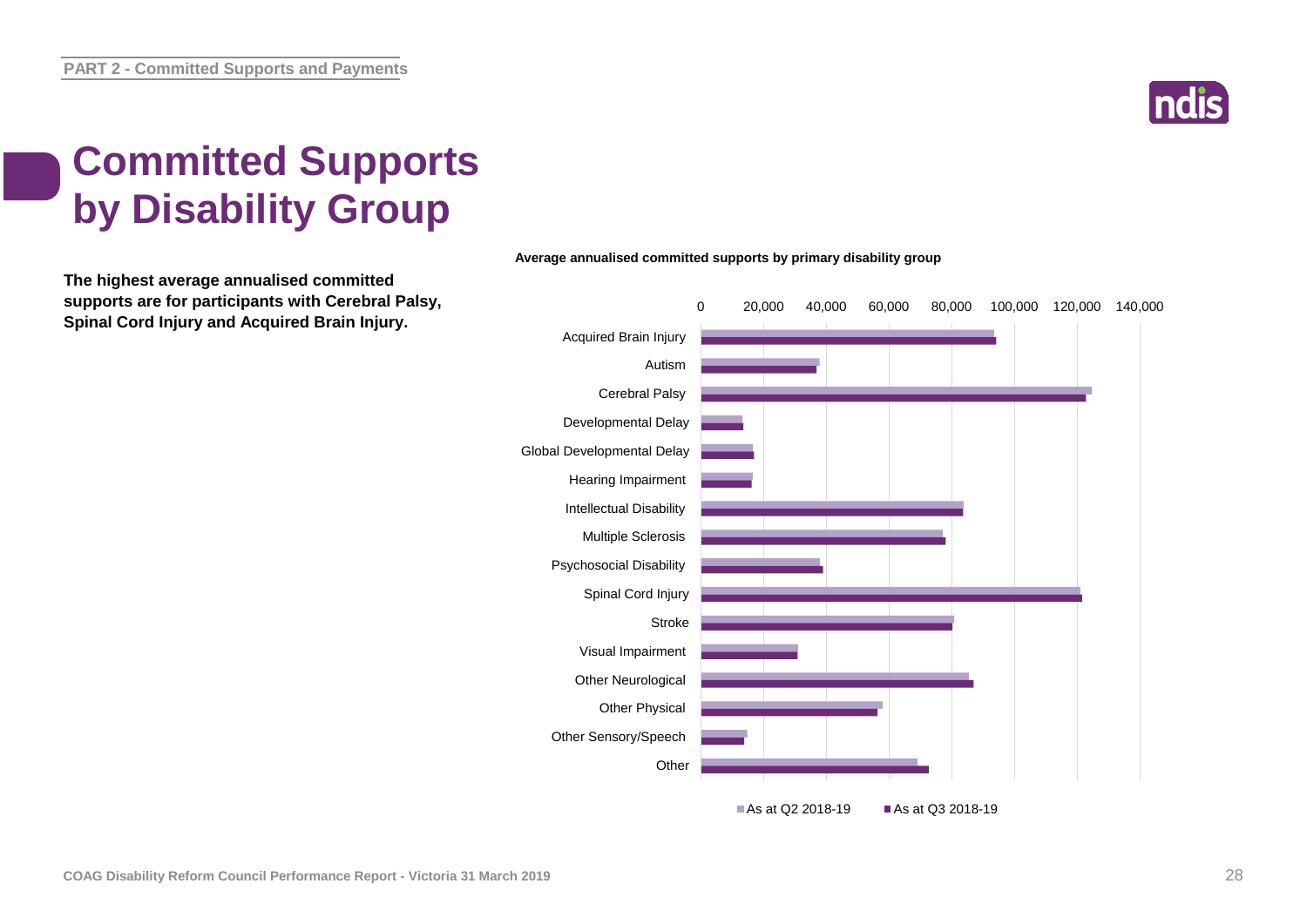

# **Committed Supports by Level of Function**

**The average annualised committed supports generally increase among participants with higher needs.** 

### 0 50,000 100,000 150,000 200,000 250,000 300,000 350,000 High level of function<br>
High level of function<br>
Medium level of function<br>
Low level of function 1 2 3 4 5 6 7 8 9 10 11 12 13 14 15 High level of function Medium level of function Low level of function

**Average annualised committed supports by level of function**

As at Q2 2018-19  $\blacksquare$  As at Q3 2018-19

Note 1: Average annualised committed supports are not shown if there are insufficient data in the group. Note 2: High, medium and low function is relative within the NDIS population and not comparable to the general population. Note 3: An ICT issue has been identified and as a result, reporting by level of function is not accurate. This issue is currently under investigation and will be reconciled for reporting as at 30 June 2019.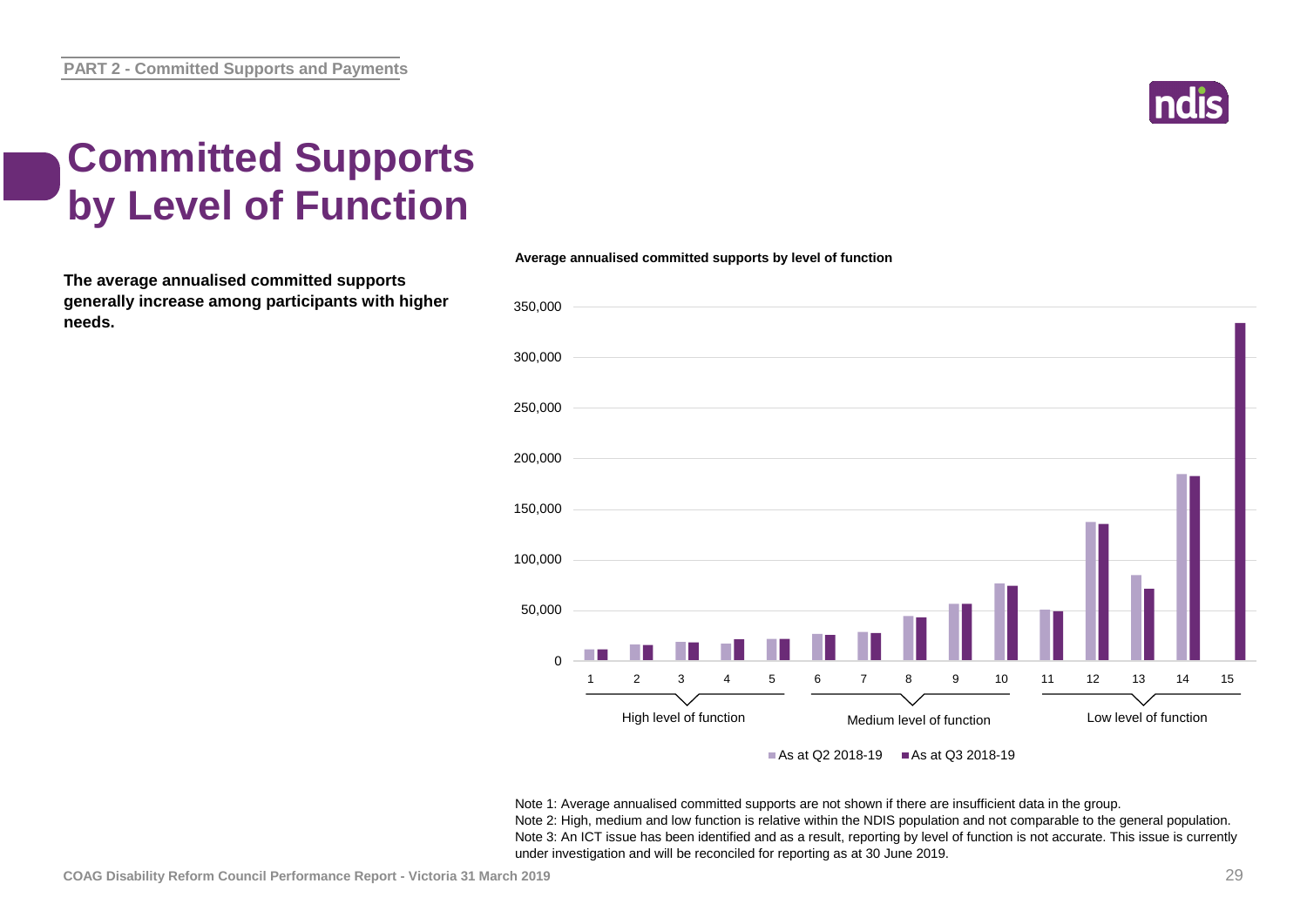**PART 2 - Committed Supports and Payments**

### **Utilisation of Committed Supports**

**This data demonstrates the utilisation of committed supports by the year they were expected to be provided at 31 December 2018 and 31 March 2019.** 

**As there is a lag between when support is provided and when it is paid, the utilisation in 2018-19 will increase.**

**Experience shows that participants utilise less of their first plan, compared with their second and subsequent plans, as it takes time to familiarise with the NDIS and decide which supports to use.** 

There were a large number of participants who received their first plan in 2016-17 and 2017-18 which largely explains why utilisation rates are lower in these periods.

Experience for 2018-19 is still emerging.





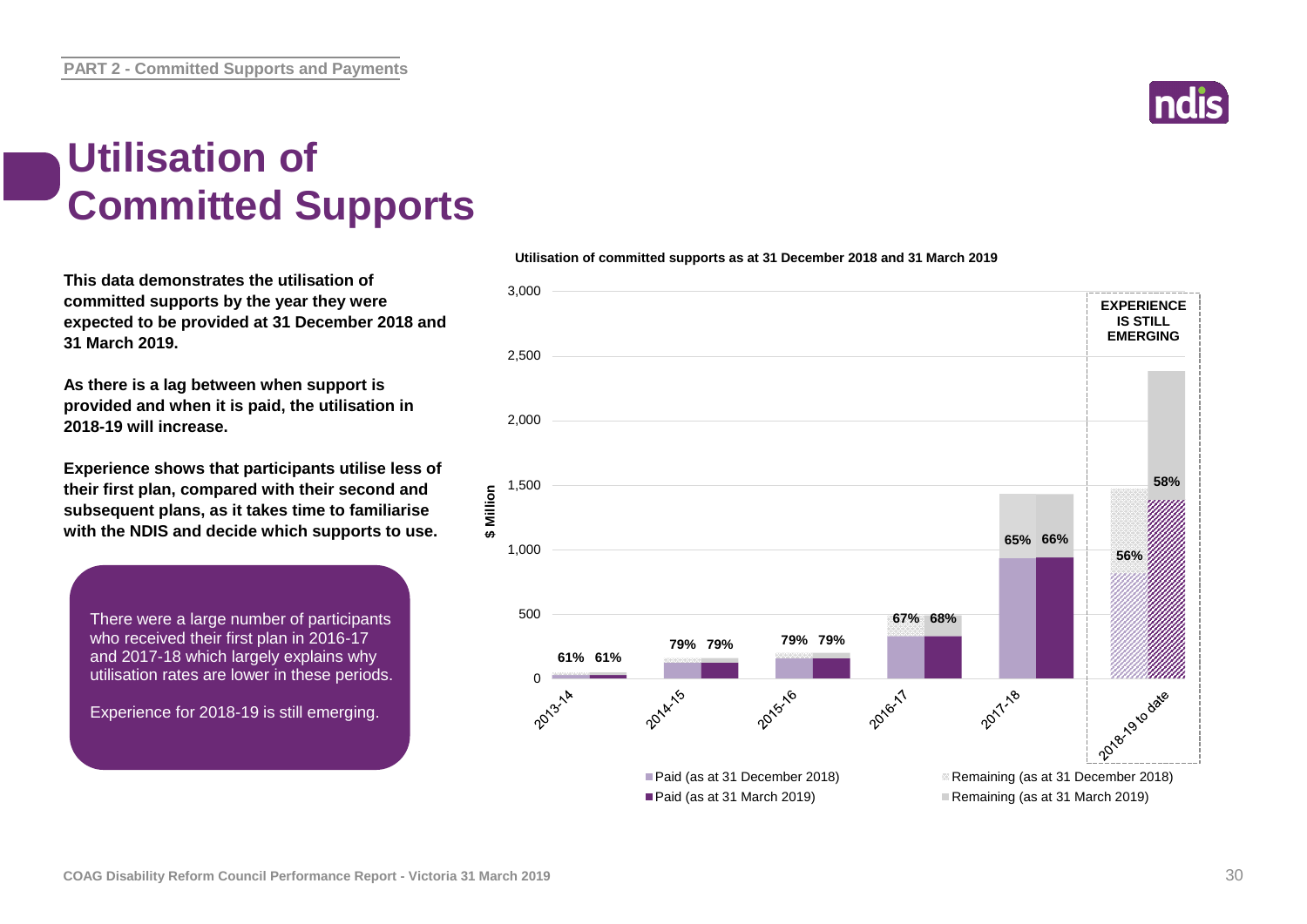### PART 3

# **Providers and Markets**

The provider network grows in scale and diversity, increasing participants' access to high quality services.

There were a total of 6,669 providers at 31 March 2019, representing a 11% increase on last quarter. Of these, 44% were active.



**Victoria - 31 March 2019**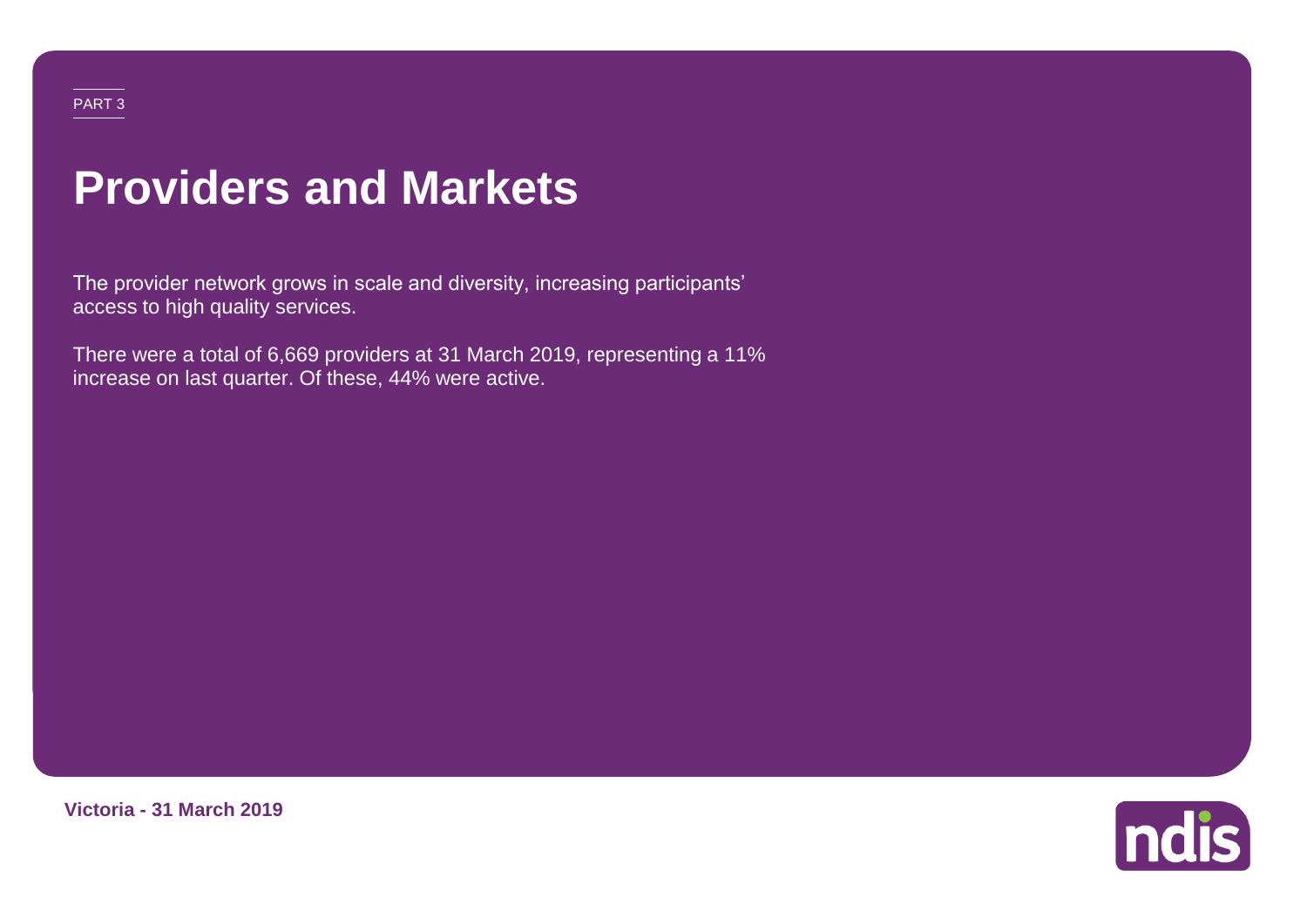

# **Summary**

**This section contains information on registered service providers and the market, with key provider and market indicators presented.**

### **Provider registration**

- **To provide supports to NDIS participants, a service provider is required to register and be approved by the NDIA.**
- **Providers register with the NDIA by submitting a registration request, indicating the types of support they are accredited to provide.**

### **How providers interact with participants**

- **NDIS participants have the flexibility to choose the providers who support them.**
- **Providers are paid for disability supports and services provided to the participants.**

| 6,669<br><b>APPROVED</b><br>PROVIDERS, 44%<br>OF WHICH WERE<br><b>ACTIVE IN</b><br><b>VICTORIA AT 31</b><br><b>MARCH 2019</b> | 85-95%<br>OF PAYMENTS<br>MADE BY THE<br><b>NDIA ARE</b><br><b>RECEIVED BY</b><br>25% OF<br><b>PROVIDERS</b> | 41%<br>OF SERVICE<br><b>PROVIDERS ARE</b><br>INDIVIDUALS/<br><b>SOLE TRADERS</b> | <b>THERAPEUTIC</b><br><b>SUPPORTS HAS THE</b><br><b>HIGHEST NUMBER OF</b><br><b>APPROVED SERVICE</b><br>PROVIDERS,<br><b>FOLLOWED BY</b><br><b>HOUSEHOLD TASKS</b><br><b>AND ASSISTANCE</b><br><b>WITH</b><br><b>TRAVEL/TRANSPORT</b><br><b>ARRANGEMENTS</b> |
|-------------------------------------------------------------------------------------------------------------------------------|-------------------------------------------------------------------------------------------------------------|----------------------------------------------------------------------------------|--------------------------------------------------------------------------------------------------------------------------------------------------------------------------------------------------------------------------------------------------------------|
|-------------------------------------------------------------------------------------------------------------------------------|-------------------------------------------------------------------------------------------------------------|----------------------------------------------------------------------------------|--------------------------------------------------------------------------------------------------------------------------------------------------------------------------------------------------------------------------------------------------------------|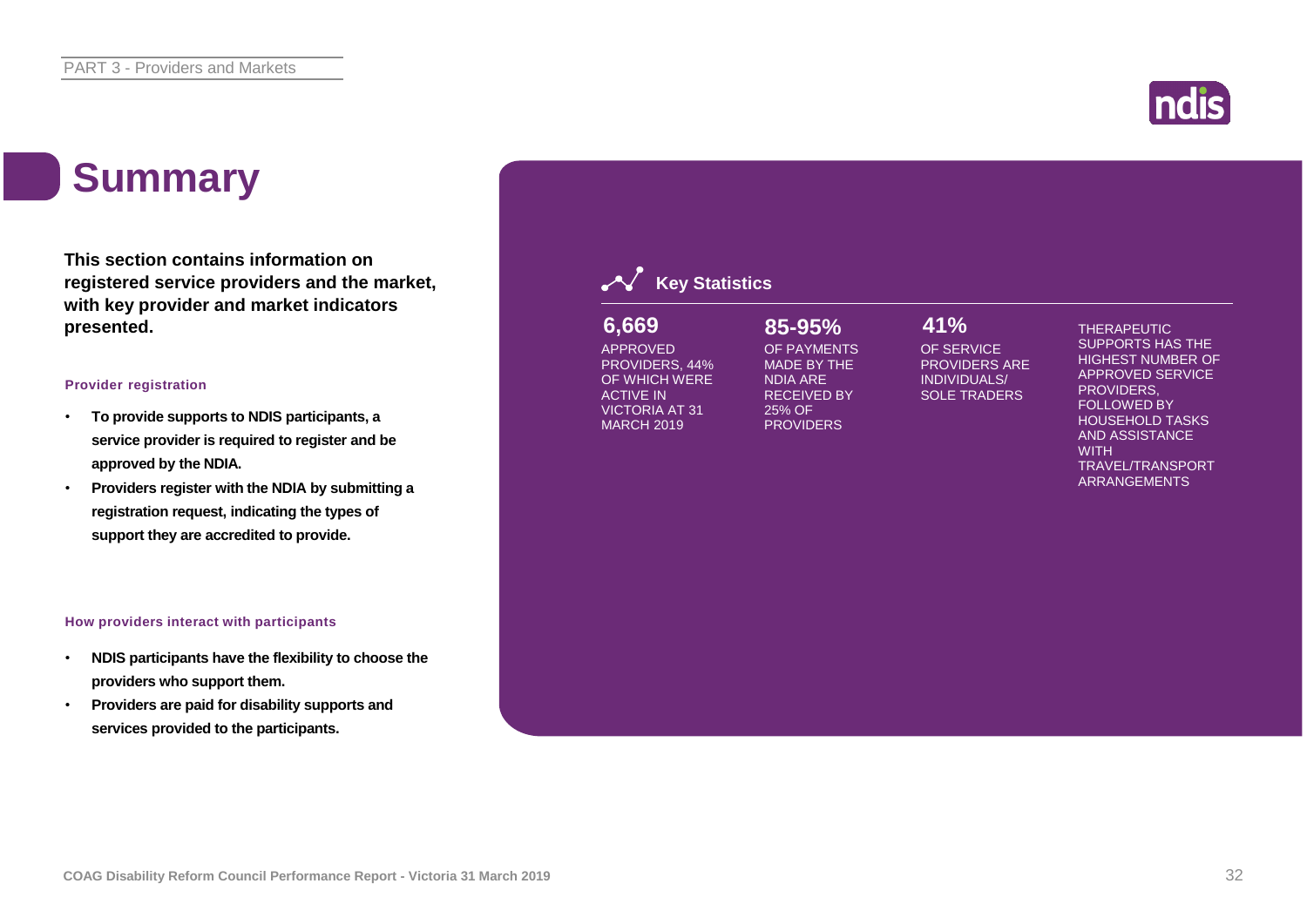# **Indi**

### **Providers over time**

**As at 31 March 2019, there were 6,669 registered service providers, of which 2,762 were individual/sole trader operated businesses and 3,907 were companies or organisations.**



#### **Approved providers over time by type of provider**

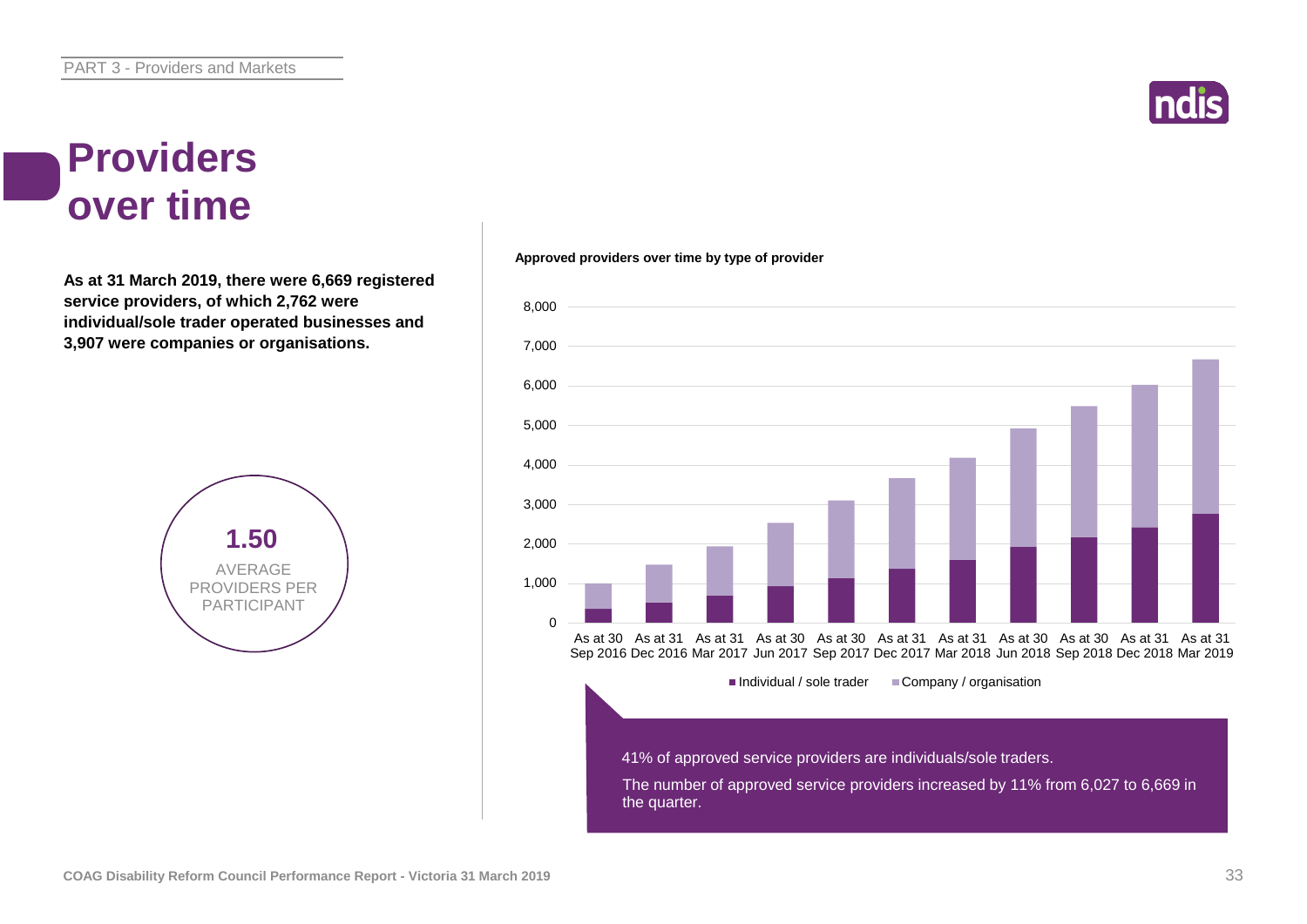

# **Proportion of Active Providers Active (44%)**

**As at 31 March 2019, 44% of providers were active and 56% were inactive.**

**Of the total providers, 764 began delivering new supports in the quarter.**



**764** NUMBER OF PROVIDERS DELIVERING NEW SUPPORTS

**Not yet active (56%)**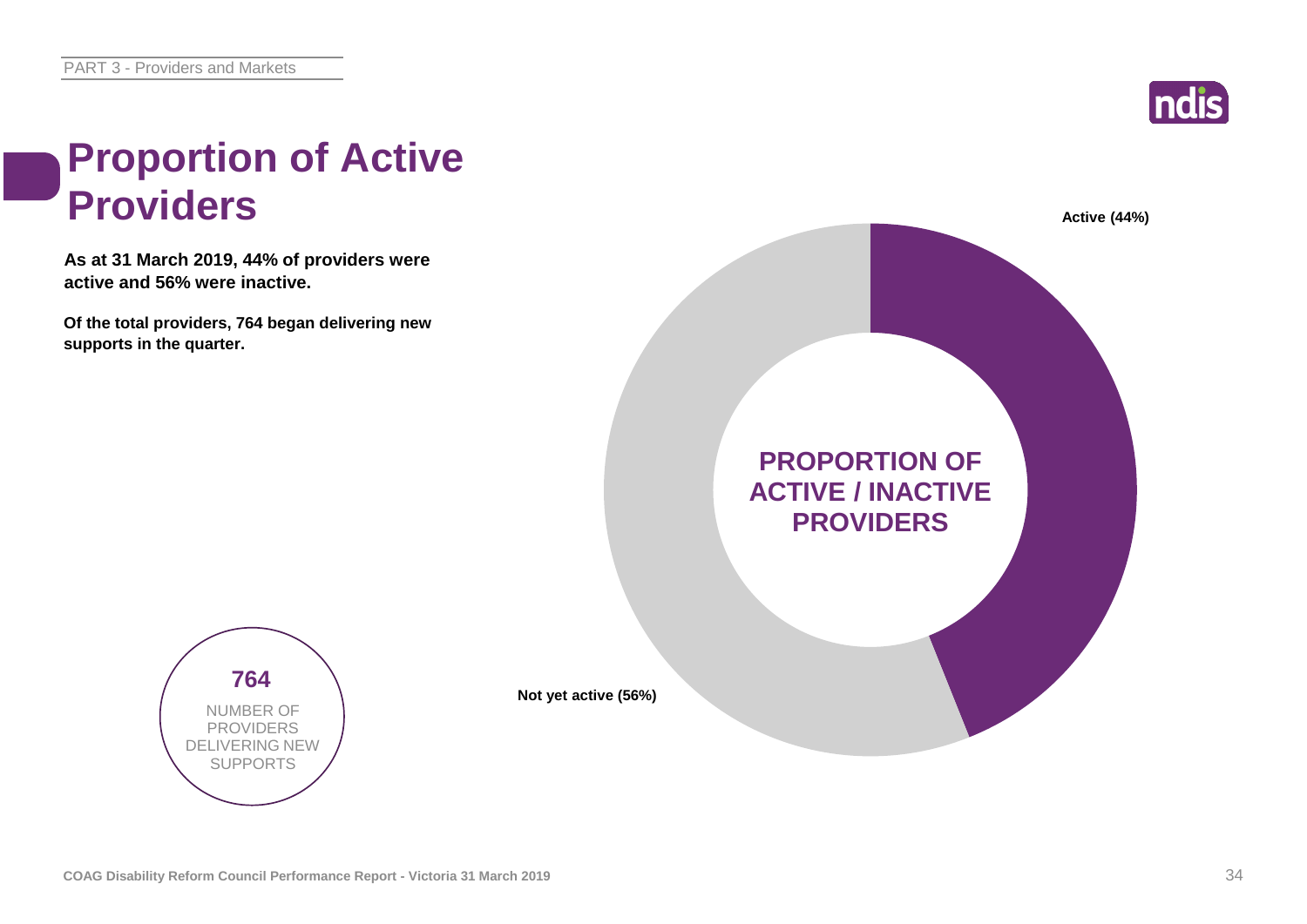# **Approved Registration groups**

**The number of approved providers has Approved providers by registration group and percentage change over the quarter**<br>  $\frac{0}{2}$  500 1.000 1.500 **increased for most registration groups over the quarter.**

**The registration groups with the largest numbers of approved providers continue to grow:**

**• Therapeutic Supports: from 2,839 to 3,187 (12% increase)**

**• Household Tasks: from 1,764 to 2,067 (17% increase)**

**• Assistance with travel/transport arrangements: from 1,386 to 1,601 (16% increase)**

**• Assistance products for personal care and safety: from 1,029 to 1,185 (15% increase)**

**• Innovative Community Participation: from 972 to** 

**1,180 (21% increase)**



As at 31 March 2019 As at 31 December 2018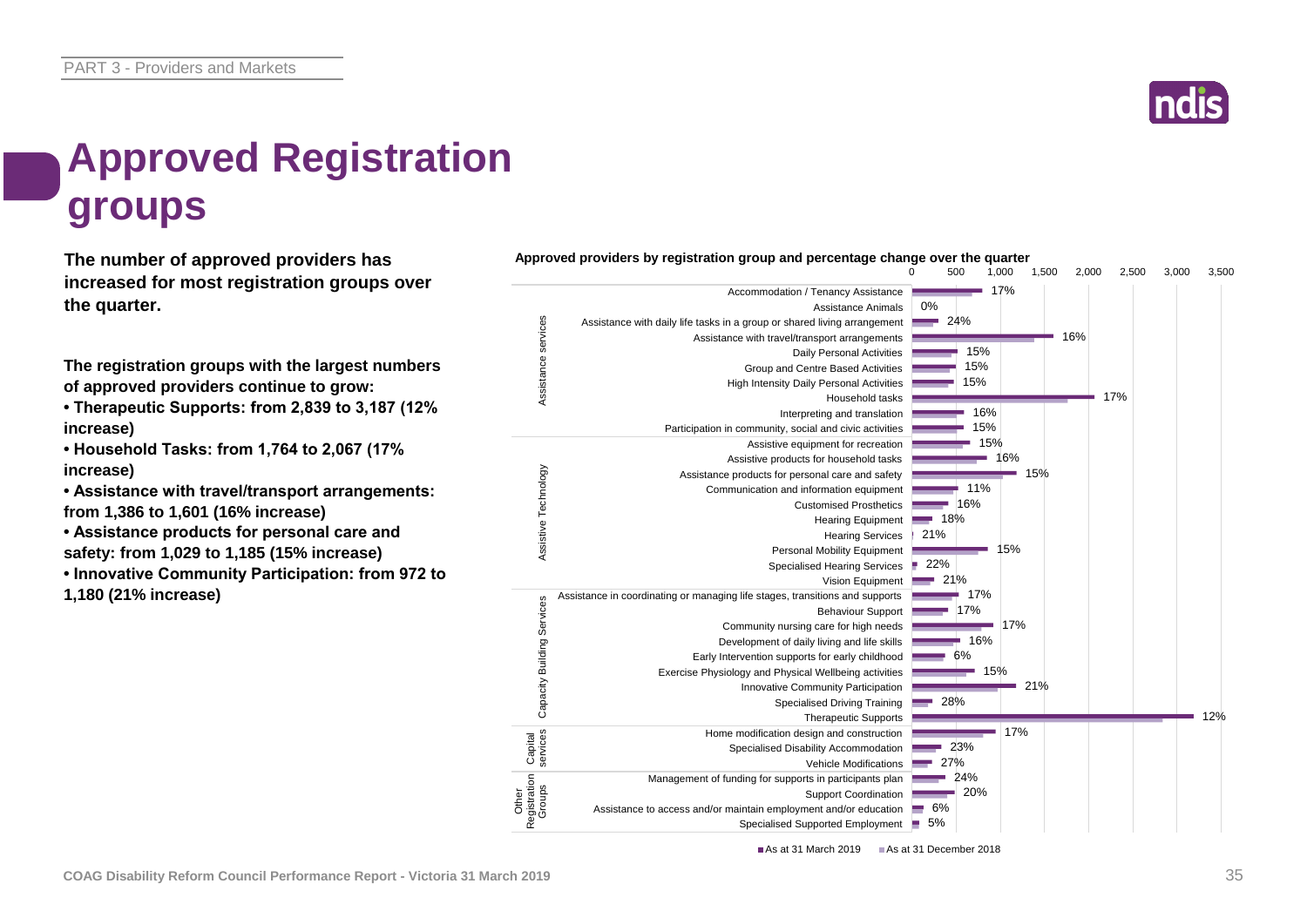# **Active Registration groups**

**The number of providers active in each registration group has increased for most registration groups over the quarter.**

**The registration groups with the largest numbers of active providers continue to grow:**

**• Therapeutic Supports: from 1,385 to 1,545 (12% increase)**

**• Household tasks: from 564 to 662 (17% increase)**

**• Participation in community, social and civic activities: from 365 to 405 (11% increase)**

**• Daily Personal Activities: from 326 to 372 (14% increase)**

**• Assistance in coordinating or managing life stages, transitions and supports: from 318 to 363 (14% increase)**

As at 31 March 2019 As at 31 December 2018

20% Accommodation / Tenancy Assistance 0% Assistance Animals Assistance services services Assistance with daily life tasks in a group or shared living arrangement 9% a. 10% Assistance with travel/transport arrangements  $14%$ Daily Personal Activities Assistance 5% Group and Centre Based Activities High Intensity Daily Personal Activities  $= 10%$ Household tasks 17% Interpreting and translation 22% Participation in community, social and civic activities 11% 8% Assistive equipment for recreation  $-14%$ Assistive products for household tasks Assistive Technology Assistive Technology 15% Assistance products for personal care and safety  $-15%$ Communication and information equipment  $- 14%$ Customised Prosthetics Hearing Equipment  $-13%$ Hearing Services 0% Personal Mobility Equipment  $\blacksquare$  15% 0% Specialised Hearing Services 0% Vision Equipment 14% Assistance in coordinating or managing life stages, transitions and supports g<br>co Capacity Building Services Service  $\blacksquare$  14% Behaviour Support Community nursing care for high needs  $-11%$ Building: Development of daily living and life skills 8% Early Intervention supports for early childhood 7% Exercise Physiology and Physical Wellbeing activities  $- 17%$ Capacity  $-20%$ Innovative Community Participation  $= 28%$ Specialised Driving Training Therapeutic Supports 12%  $-14%$ Home modification design and construction Capital services  $-25%$ Specialised Disability Accommodation 15% Vehicle Modifications  $27%$ Management of funding for supports in participants plan Registration Groups Support Coordination 26% Other  $= 13%$ Assistance to access and/or maintain employment and/or education Specialised Supported Employment 3% **Contract** 

Active providers by registration group and percentage change over the quarter<br>0 200 400 600



0 200 400 600 800 1,000 1,200 1,400 1,600 1,800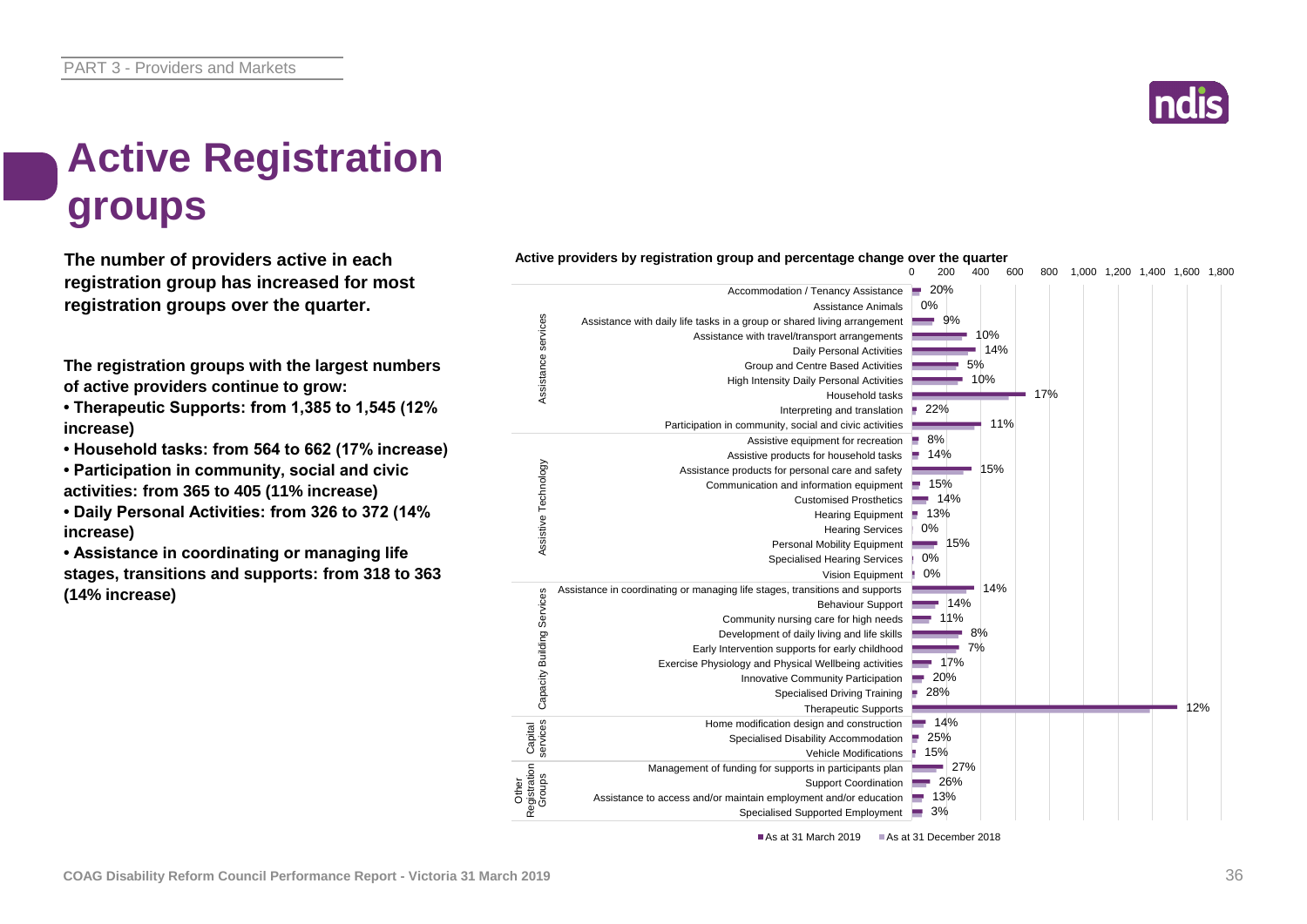

# **Market share of top providers**

**25% of service providers received 85-95% of Market share of the top 25% of providers by registration group. the dollars paid for major registration groups.**



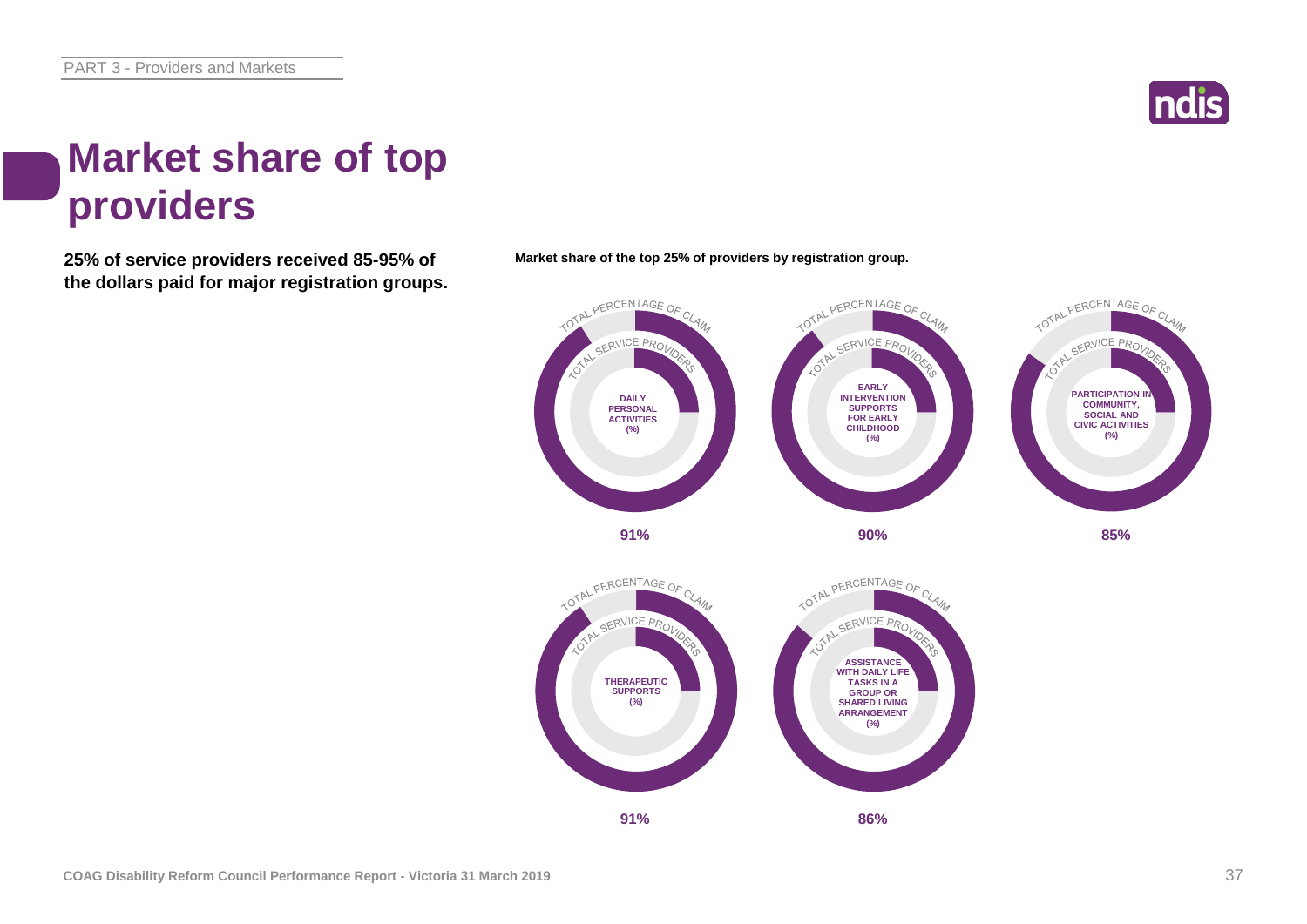# **Information, Linkages and Capacity Building**

Information, Linkages and Capacity Building was covered in the national version of the COAG Quarterly Performance Report.



**Victoria - 31 March 2019**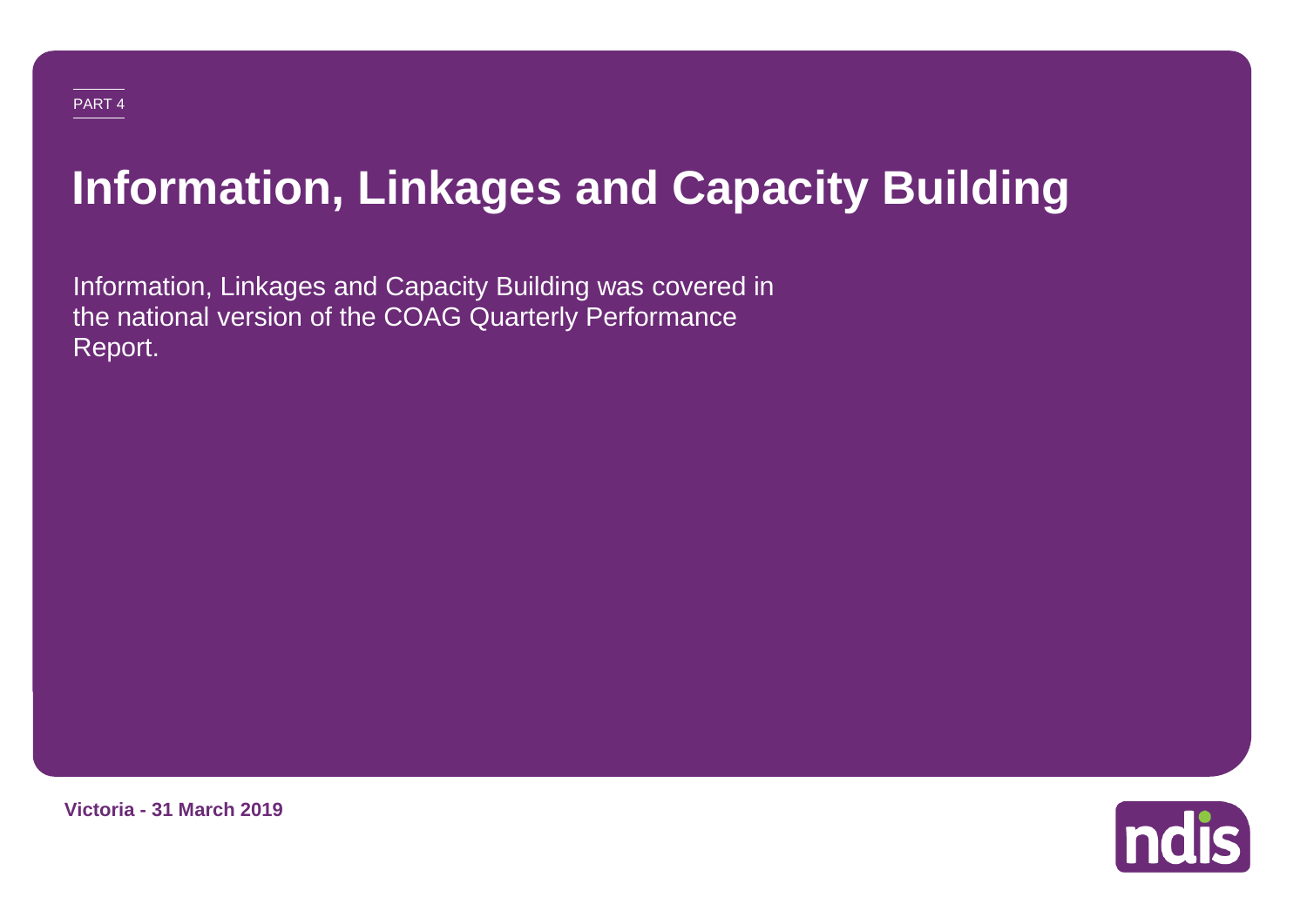### PART 5

# **Mainstream Interface**

The proportion of participants entering in the current quarter and accessing mainstream services is slightly higher compared to prior quarters.



ndis

**Victoria - 31 March 2019**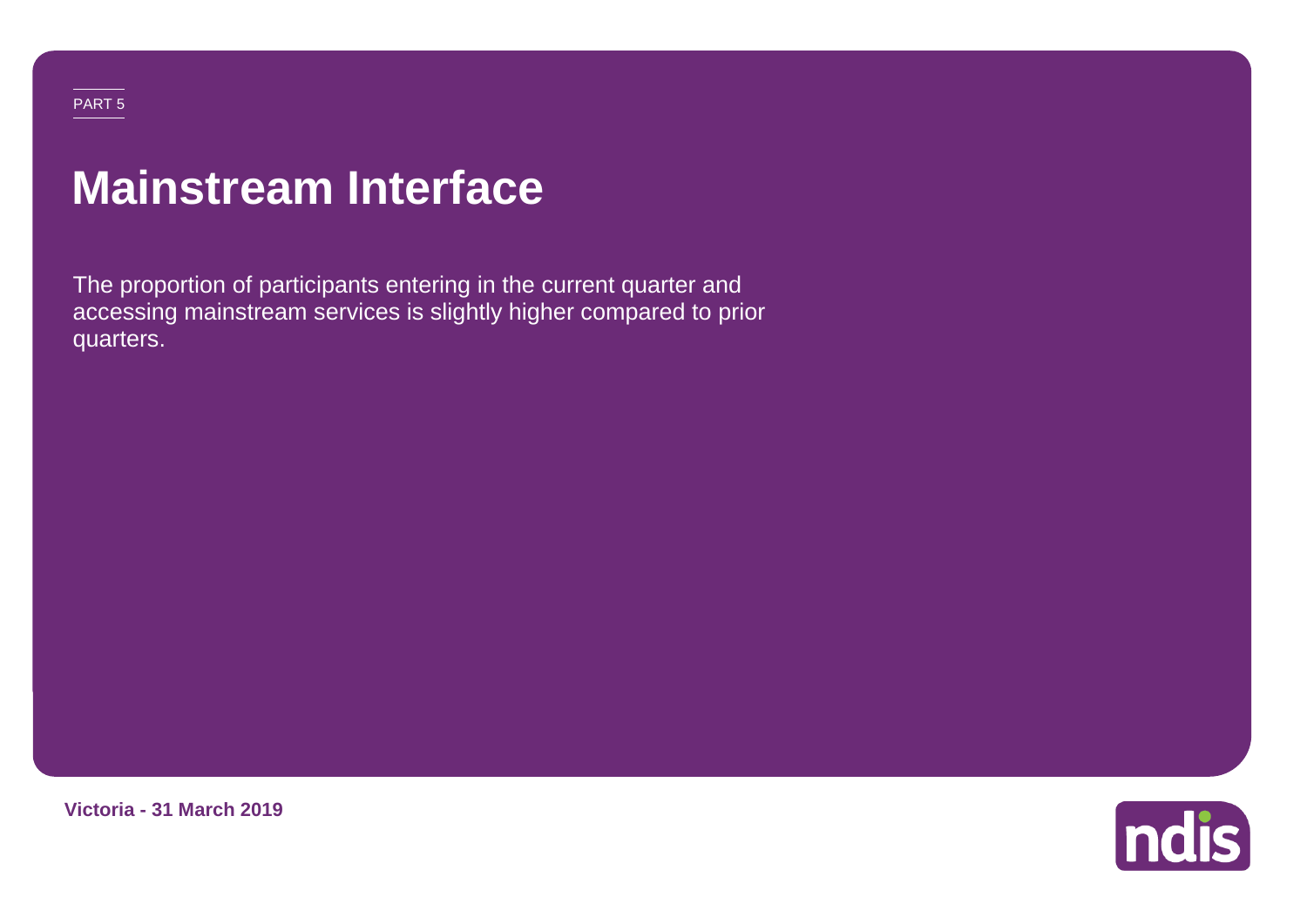

# **Mainstream Interface**

**Of the total number of active participants with a plan approved in 2018-19 Q3, 91% access mainstream services, a slight increase from prior quarters. Participants are accessing mainstream services predominantly for health and wellbeing, daily activities and lifelong learning.**